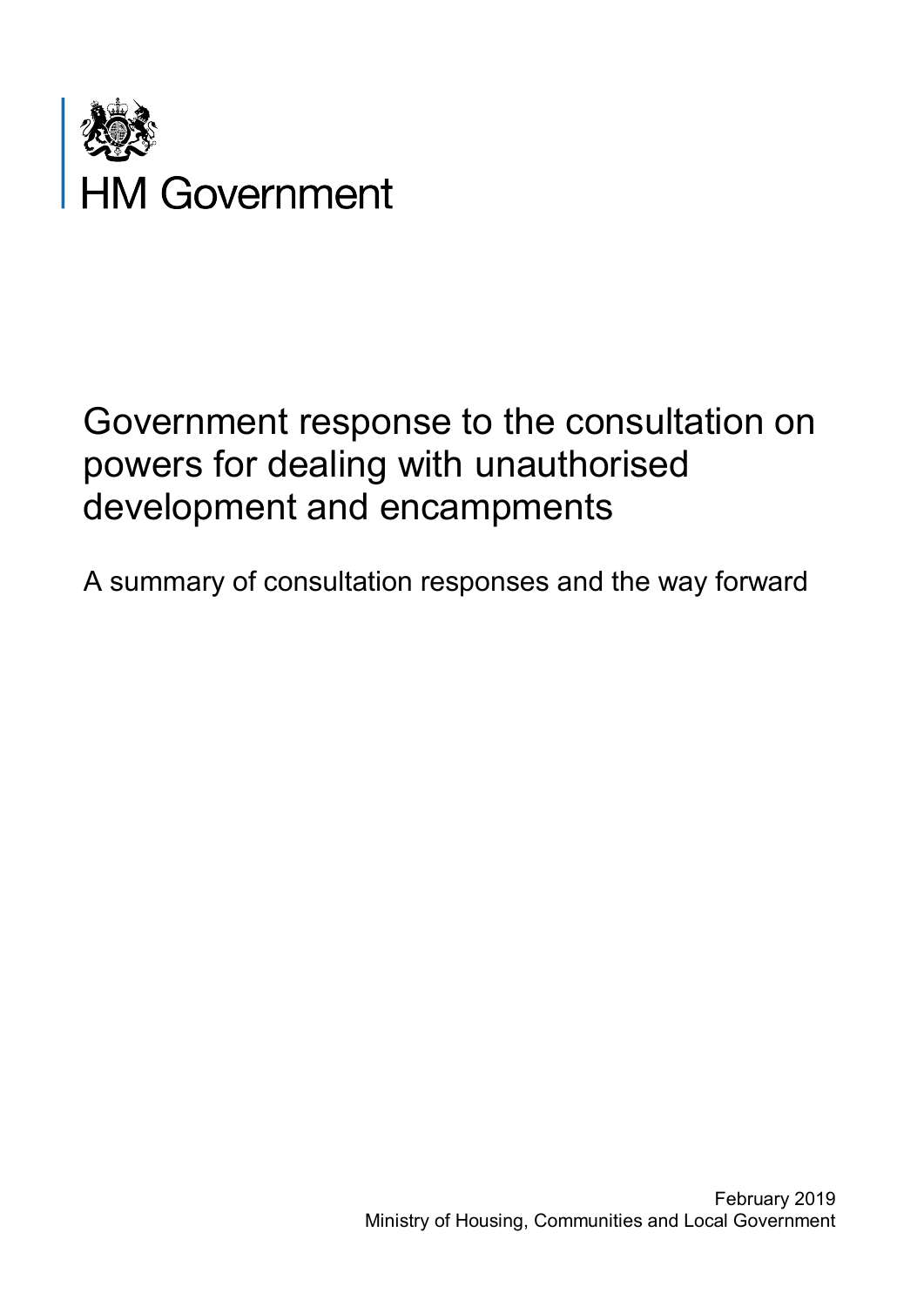

*© Crown copyright, 2019*

*Copyright in the typographical arrangement rests with the Crown.*

You may re-use this information (not including logos) free of charge in any format or medium, under the terms of the Open Government Licence. To view this licence visit <http://www.nationalarchives.gov.uk/doc/open-government-licence/version/3/>

This document/publication is also available on our website at [www.gov.uk/mhclg](http://www.gov.uk/mhclg)

If you have any enquiries regarding this document/publication, complete the form at <http://forms.communities.gov.uk/> or write to us at:

Ministry of Housing, Communities and Local Government Fry Building 2 Marsham Street London SW1P 4DF Telephone: 030 3444 0000

For all our latest news and updates follow us on Twitter:<https://twitter.com/mhclg>

February 2019

ISBN: 978-1-4098-5423-4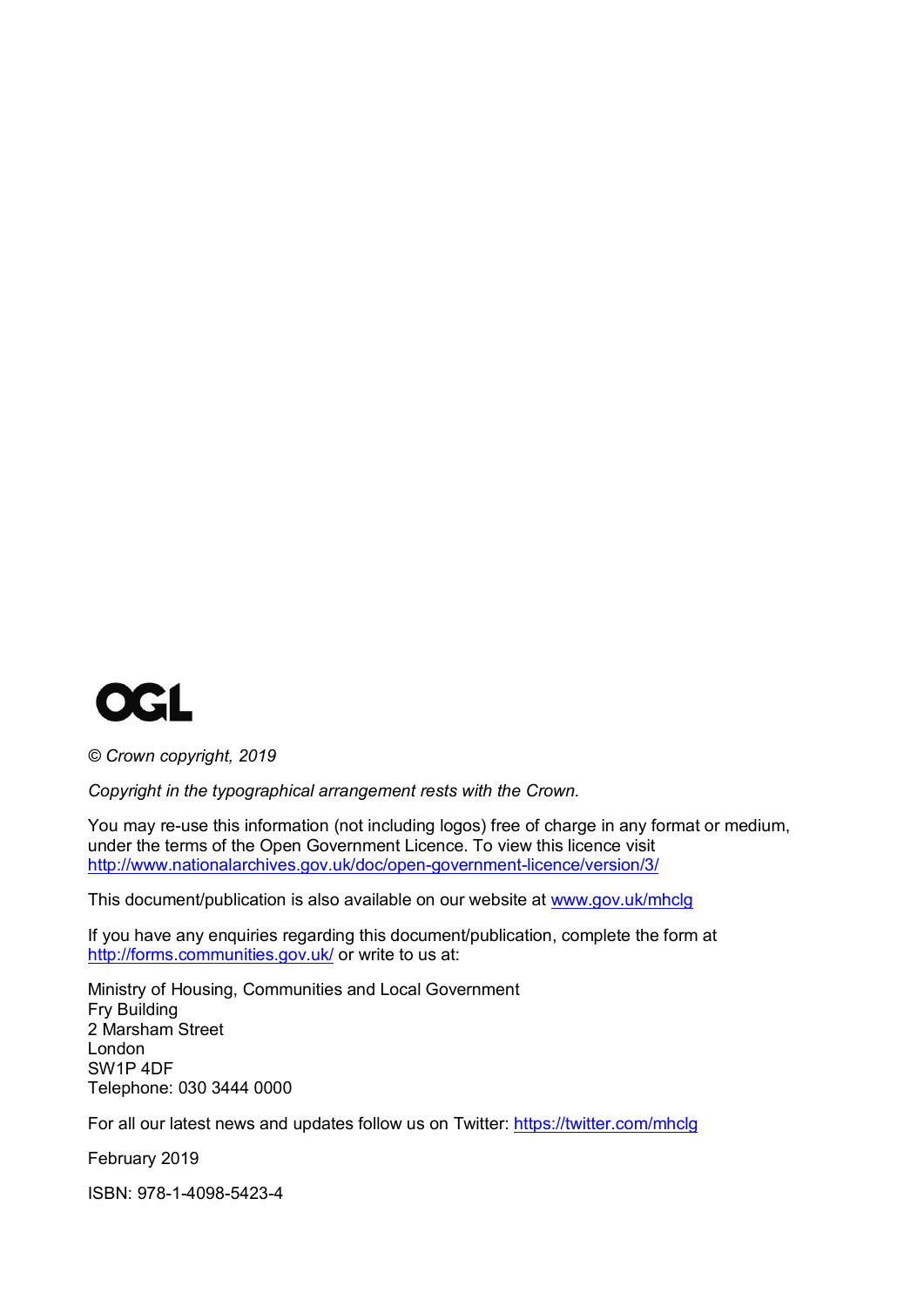# **Contents**

| <b>Ministerial Foreword</b> |                                                                                                        | $\overline{4}$ |
|-----------------------------|--------------------------------------------------------------------------------------------------------|----------------|
| 1.                          | The case for action                                                                                    | 6              |
| 2.                          | Further action on unauthorised development and encampments                                             | 8              |
| 3.                          | Overview of consultation responses                                                                     | 15             |
| 4.                          | Unauthorised development and encampments                                                               | 16             |
| 5.                          | Powers for dealing with unauthorised encampments                                                       | 17             |
| 6.                          | Streamlining the powers under which local authorities can direct unauthorised<br>campers to leave land | 18             |
| 7.                          | Aggravated trespass                                                                                    | 21             |
| 8.                          | Use of injunctions to protect land                                                                     | 25             |
| 9.                          | Joint-working between local authorities, communities and the police                                    | 26             |
| 10.                         | <b>Court Processes</b>                                                                                 | 27             |
| 11.                         | Interim possession orders                                                                              | 28             |
| 12.                         | Powers for dealing with unauthorised development                                                       | 29             |
| 13.                         | Improving the efficiency of enforcement notice appeals                                                 | 32             |
| 14.                         | <b>Government Guidance</b>                                                                             | 33             |
| 15.                         | Planning and traveller site provision                                                                  | 35             |
| 16.                         | Impacts on the travelling community                                                                    | 37             |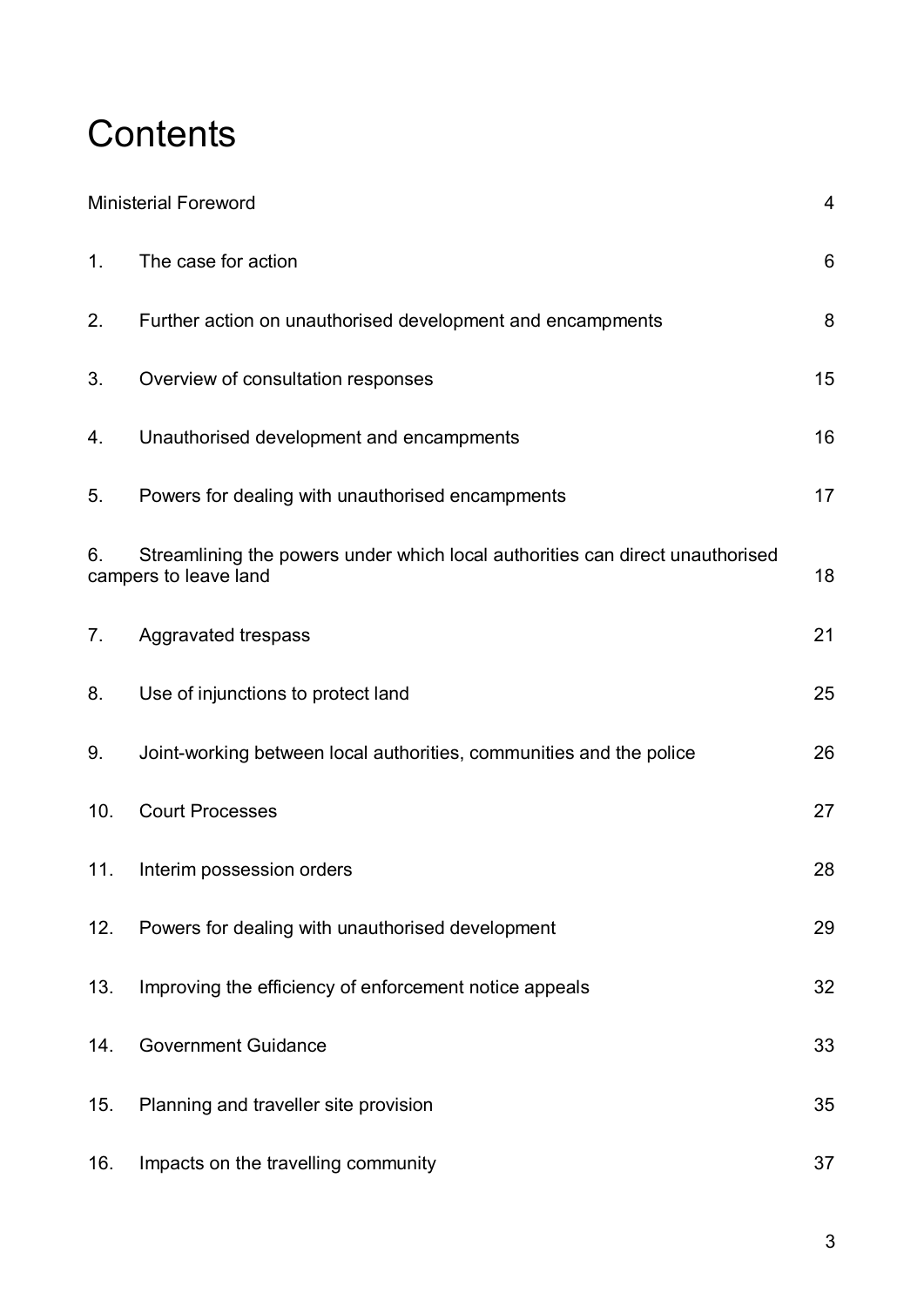# Ministerial Foreword

Since taking up my role, my priority has been to help us build thriving, liveable and resilient places – where people get along. Our communities are at their best as part of a tolerant society, where we live, work and socialise together.

But I am clear that this must be built on shared rights, responsibilities and opportunities. Equality under the law must be at the heart of this. In that respect, the concerns raised by a wide range of groups about the challenges presented to communities by unauthorised encampments and illegal activity must rightly be addressed by government.

Equally, the challenges faced by those living on these sites have been brought into sharp focus. No community should feel excluded and everyone should understand and embrace the benefits and opportunities of a diverse society. Over the last year, we have been collecting evidence into unauthorised developments and encampments.

The responses to our consultation have provided valuable insights into a problem caused by a very small minority of people in communities across our country – but a problem with a large impact on those who live and work nearby.

I am concerned by accounts of noise and anti-social behaviour, abusive and threatening behaviour, the occupation of public and private land, extensive litter and waste, and the costs of cleaning and protecting land. Moreover, I am troubled by a recurrent sense that I get from respondents: that they feel there are groups within our society to whom the law does not apply, and that our justice, planning and policing systems are not fair to those who have to live with the consequences of unauthorised encampments.

This corrodes the sense of fair play that underpins our society, and it's something we are determined to address. We will respond in the interest of residents, to ensure a fair justice and planning system, while also making sure we support the interests and life-chances of travellers and their children, so no one is left behind.

The Home Office, the Ministry of Housing, Communities and Local Government and the Ministry of Justice have worked together to prepare a package of measures to address these issues, including:

- − stronger powers for the police to respond to unauthorised encampments;
- − practical and financial support for local authorities to deal with unauthorised encampments;
- − support for traveller-site provision; and
- − support for the travelling community to improve life chances.

We will continue to work together – across government and all our communities – to make sure these powers and resources help deliver the fairness and inclusion we need to diffuse, resolve and heal divisions in the places we call home.

#### JAMES BROKENSHIRE SECRETARY OF STATE FOR HOUSING, COMMUNITIES AND LOCAL GOVERNMENT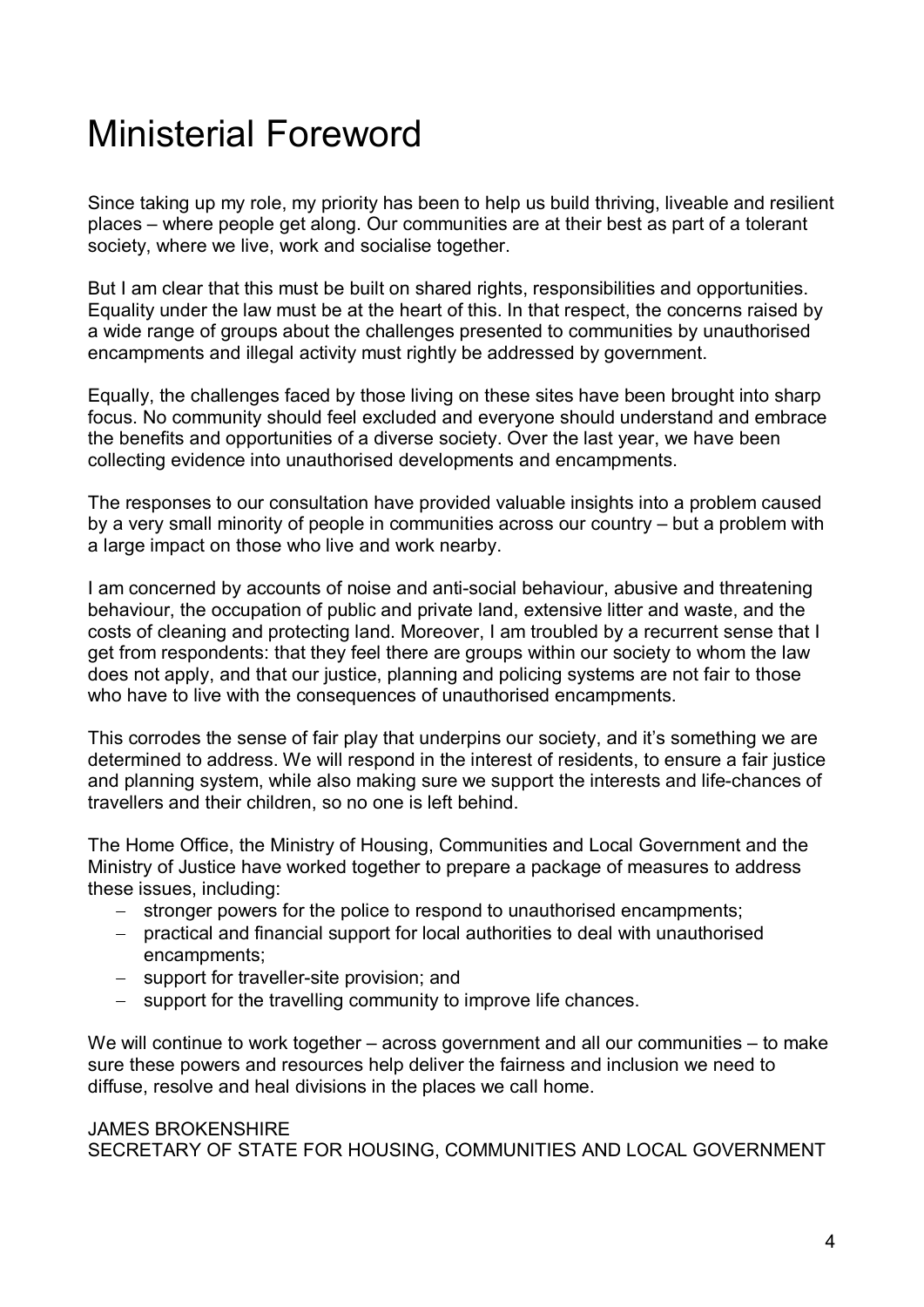# Executive Summary

This document sets out the Government's proposed measures to address the issues raised in the joint Ministry of Housing, Communities and Local Government, Home Office and Ministry of Justice consultation on the powers to deal with unauthorised development and encampments consultation. There were 2,198 responses to the consultation and the analysis of the responses is set out in this document.

Chapter 1 of this documents sets out the context for the consultation and the case for action. The Government is clear that it is committed to ensuring that all communities are treated fairly. However, it is equally clear that it will not tolerate breaking the law and therefore announces further actions designed to address the problems caused by unauthorised development and encampments.

Chapter 2 of this response set out the action that the Government will take, which includes:

- Stronger powers for the police to respond to unauthorised encampments by amending legislation to permit the police to direct trespassers to suitable authorised sites located in neighbouring local authority areas; increase the period of time in which trespassers directed from land would be unable to return; to lower the number of vehicles needing to be involved in an unauthorised encampment before police powers can be exercised; to enable the police to remove trespassers from land that forms part of the highway.
- Practical and financial support for local authorities including new good practice guidance and funding for planning enforcement to support local authorities to deal with unauthorised encampments more effectively.
- Supporting traveller site provision through planning policy and the Affordable Homes Programme.
- Support for the travelling community to improve life chances through seeking to address barriers and continue to improve outcomes in terms of education and healthcare

The remaining sections of the document provide an analysis of the consultation responses received on each question, along with the Government's view and proposed way forward.

The Government believes that these steps will give local communities the powers and resources they need to ensure fairness locally and respond to unauthorised development and encampments, while reminding them of their responsibility to the travelling community.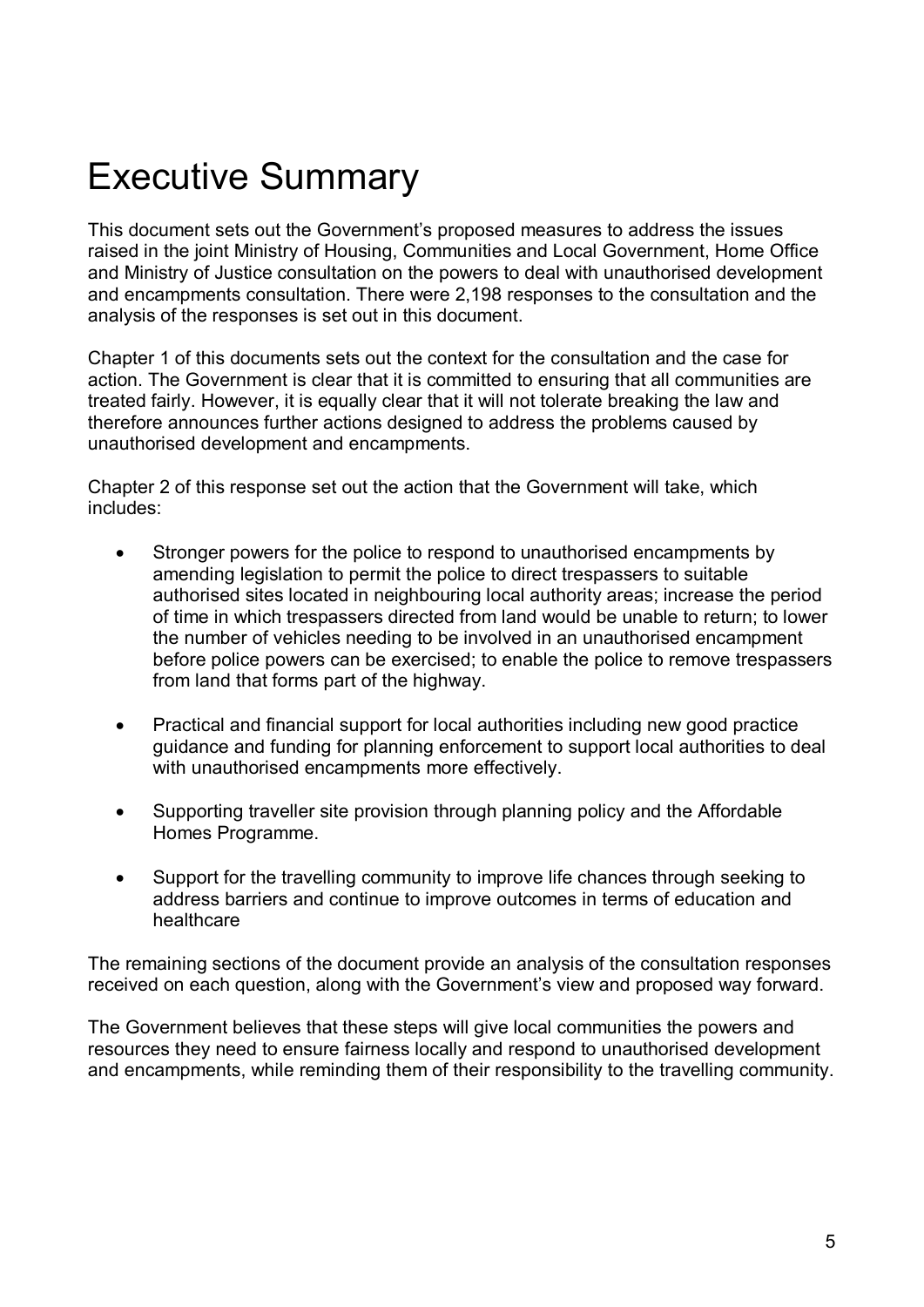# 1. The case for action

On 5 April 2018 the Government launched a call for evidence into unauthorised development and encampments. It sought information on the scale of the problem and whether existing powers are working and whether reform is needed. The Government received 2,198 responses, and it is grateful to all those who responded. In addition, it is grateful to Members of Parliament for raising these important issues through debates in the House of Commons and through their correspondence with Ministers.

This document sets out the Government's proposed measures to address the issues raised in the consultation, followed by a full analysis of the consultation responses that have underpinned the development of these proposals.

The consultation responses are clear that significant problems are created by many unauthorised encampments. Responses highlighted the sense of unease and intimidation residents feel when an unauthorised encampment occurs, the frustration at not being able to access amenities, public land and business premises, and the waste and cost that is left once the encampment has moved on.

The Government has heard a number of accounts where unauthorised encampments have caused significant distress to local communities and where local authorities have had to deal with a range of issues as a result of such behaviour. Some of these situations are set out below:

#### **Luton**

Between 2016 and 2018 there have been 65 encampments on areas of land maintained by Luton Borough Council including the public highway. The costs to the authority in clear up costs, officer time, and legal fees are estimated to be in the region of £130,000 for this period. The travellers would often traverse between two sites, which is having a negative impact on the businesses and community facilities operating from these locations. There have been reports made to the police of anti-social behaviour and intimidation, and each encampment usually results in significant waste being deposited in the area, which the authority has had to clear.

### **Hampshire County Council**

In 2017 there were 212 encampments in Hampshire with a total of 765 caravans overall encamped on County Council, Highways, local authority and private land. These encampments vary in size from one to 12 caravans with a requirement for regular clearance of fly tipping and industrial waste from the sites, the cost of which is borne by the local authority. Encampments are regularly served with a direction under Section 77 of the Criminal Justice and Public Order Act 1994 to vacate. There are numerous occasions where the legal process is initiated and summons papers served, with the site then vacated within 24 hours of the Court date, resulting in wasted costs and officer and Court time.

#### **South Gloucestershire**

In the previous two years, South Gloucestershire Council has dealt with approximately 100 unauthorised encampments across its area, varying in scale from one to over 30 trailers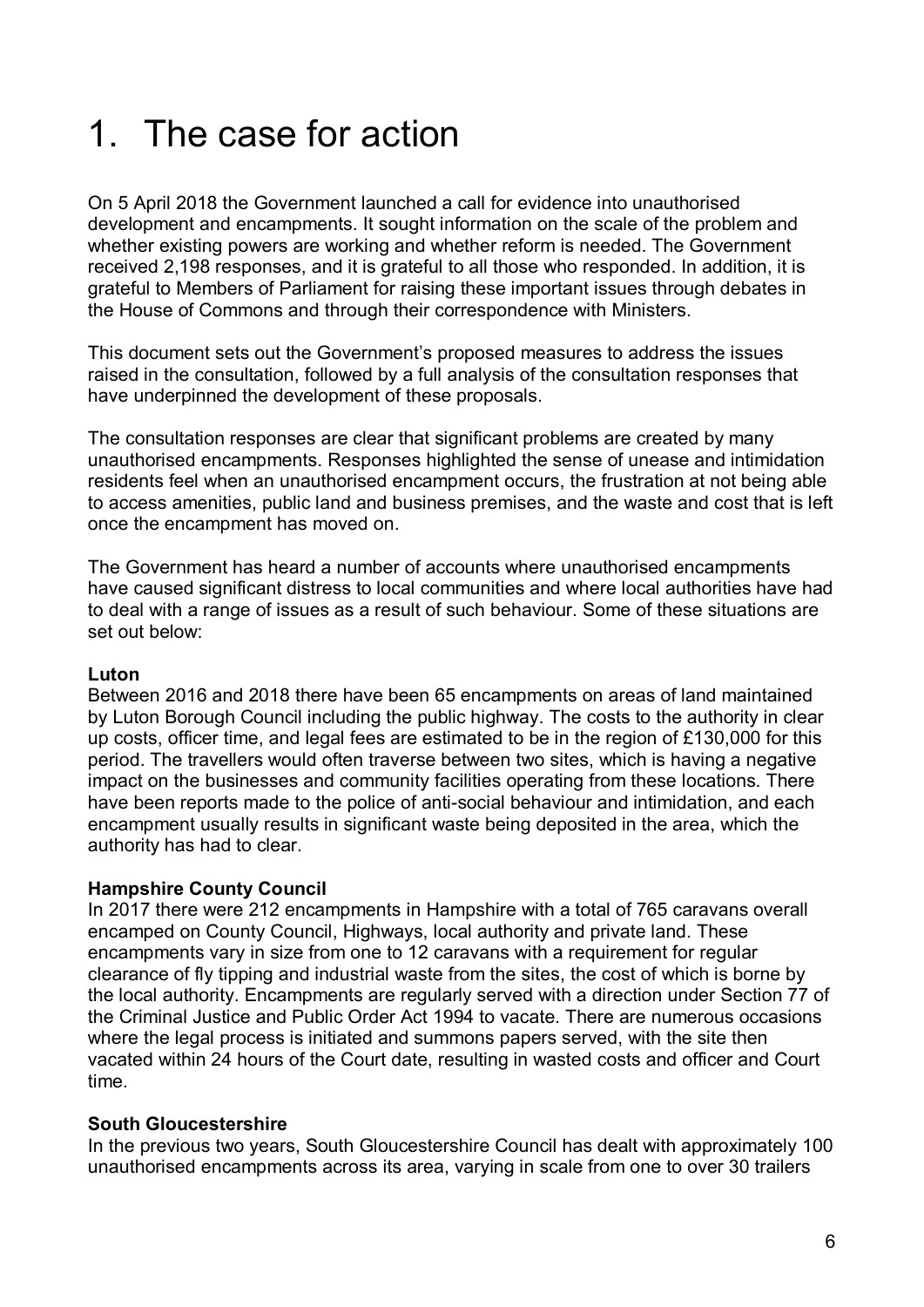and associated vehicles. The impact on the local community usually focuses on damage to the land in occupation, personal safety and security, fly tipping and human waste, the speed with which the local authority and statutory agencies can respond and secure their removal, and the clean-up operation and restoration of the land.

### **Croydon**

\_\_\_\_\_\_\_\_\_\_\_\_\_\_\_\_\_

There have been over 200 unauthorised settlements in the last three years. These affect mostly private property land owners in the winter as the family groups settle on firmer ground such as concrete. This evolves into the parks and open spaces in summer months when the weather is good and the ground into the parks is normally dry and firm for easy access. In summer, Croydon Council receives complaints from residents when parks or common land areas are partly or fully taken over by groups of travellers. Sometimes the behaviour of the travelling groups can be very challenging, anti-social or even criminal which elevates the concerns of residents and therefore the complaints level.

However, the Government has heard compelling evidence in response to the consultation that stronger powers are needed, to be able to address a broader range of circumstances where unauthorised encampments occur. Under existing powers, while numerous local authorities and police forces are working well together to address these issues, it is clear that this expertise is not shared by all. Perceptions of special treatment mean that local communities lose trust that justice applies equally to all.

While the number of caravans on authorised sites has increased from 14,498 in July 2010 to 19,569 in July 2018, based on MHCLG's Traveller Caravan Count statistics, the Government has also heard evidence in response to the consultation that part of the challenge is a potential lack of authorised land being provided by local authorities for traveller sites and encampments. However, it notes that local authorities have existing duties to ensure that the need for permanent and transit sites are assessed, under section 8 of the Housing Act 1985, and national planning policy in the Planning Policy for Traveller Sites and the National Planning Policy Framework. The Government therefore believes that the existing duties and policies stipulating the need to provide sites for travellers are sufficient, and that it is incumbent on the local authorities to discharge these duties.

Finally, the Government has also heard arguments that England should follow the socalled 'Irish model' for dealing with unauthorised encampments. This approach criminalises trespass in certain circumstances. There is also a statutory requirement for local authorities to provide sites for travellers in Ireland. The consultation responses have been clear that the majority of respondents believe the Government should consider criminalising unauthorised encampments in England. As set out below, the Government will conduct a review into how this can be achieved.

Parliament has already given local authorities and the police significant powers and duties designed to help them manage the impact of unauthorised development and encampments on local communities, including local authority and police powers in the Criminal Justice and Public Order Act 1994, and planning enforcement powers.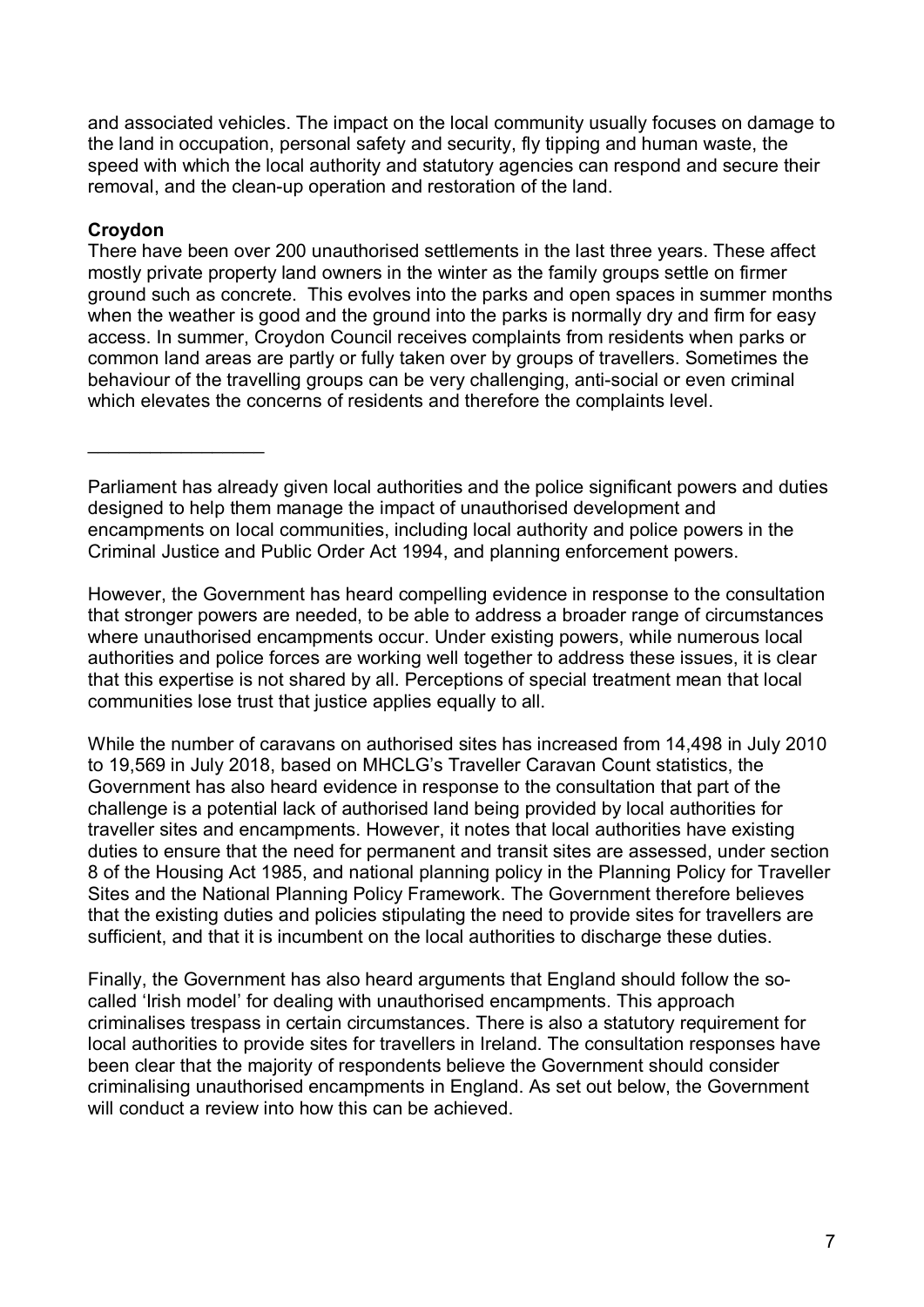# 2. Further action on unauthorised development and encampments

The Government announces further steps designed to address the problems caused by unauthorised development and encampments. These measures will strengthen police powers and enforcement capabilities for local authorities to tackle illegal activity, reinforce local authorities' existing duties to assess and address the likely permanent and transit site accommodation needs of travellers in their area, and provide further support for the Gypsy and traveller communities.

The Government is clear that it is committed to ensuring that all communities are treated fairly. However, it is equally clear that it will not tolerate breaking the law. The proposals set out in this response will provide strengthened support and clarity both for those dealing with unauthorised encampments, and for those communities living in them.

With the exception of the proposals for policing powers and the reform of courts processes, which cover both England and Wales, the measures detailed below apply to England only.

### 1. **Stronger police powers**

The consultation responses signalled clear calls for the Government to take action to improve enforcement against unauthorised encampments. For example, only 9 per cent of respondents stated that the current set of powers were effective and only 4 per cent of respondents stated that new or revised police powers were not needed. Recognising the views of respondents and stakeholders, the Government has identified a set of measures to extend powers available to the police, to enable unauthorised encampments to be tackled more effectively. This includes amending legislation to recognise the introduction of combined authorities, who have powers to collaborate collectively to address unauthorised encampments across council boundaries. These proposals are set out below:

- a. The Government will seek Parliamentary approval to amend section 62A of the Criminal Justice and Public Order Act 1994 to permit the police to direct trespassers to suitable authorised sites located in neighbouring local authority areas. Currently, the police can only direct trespassers to sites within the same local authority area. Extending this power would make it more likely that the police and local authorities could act where a shortage of site capacity exists.
- b. The Government will seek Parliamentary approval to amend sections 61 and 62A of the Criminal Justice and Public Order Act 1994 to increase the period of time in which trespassers directed from land would be unable to return. Currently, the power prohibits a trespasser from returning to the area of land for three months. The Government plan to extend this time period to twelve months. This would provide greater protection to land targeted by the same group of trespassers on a regular basis.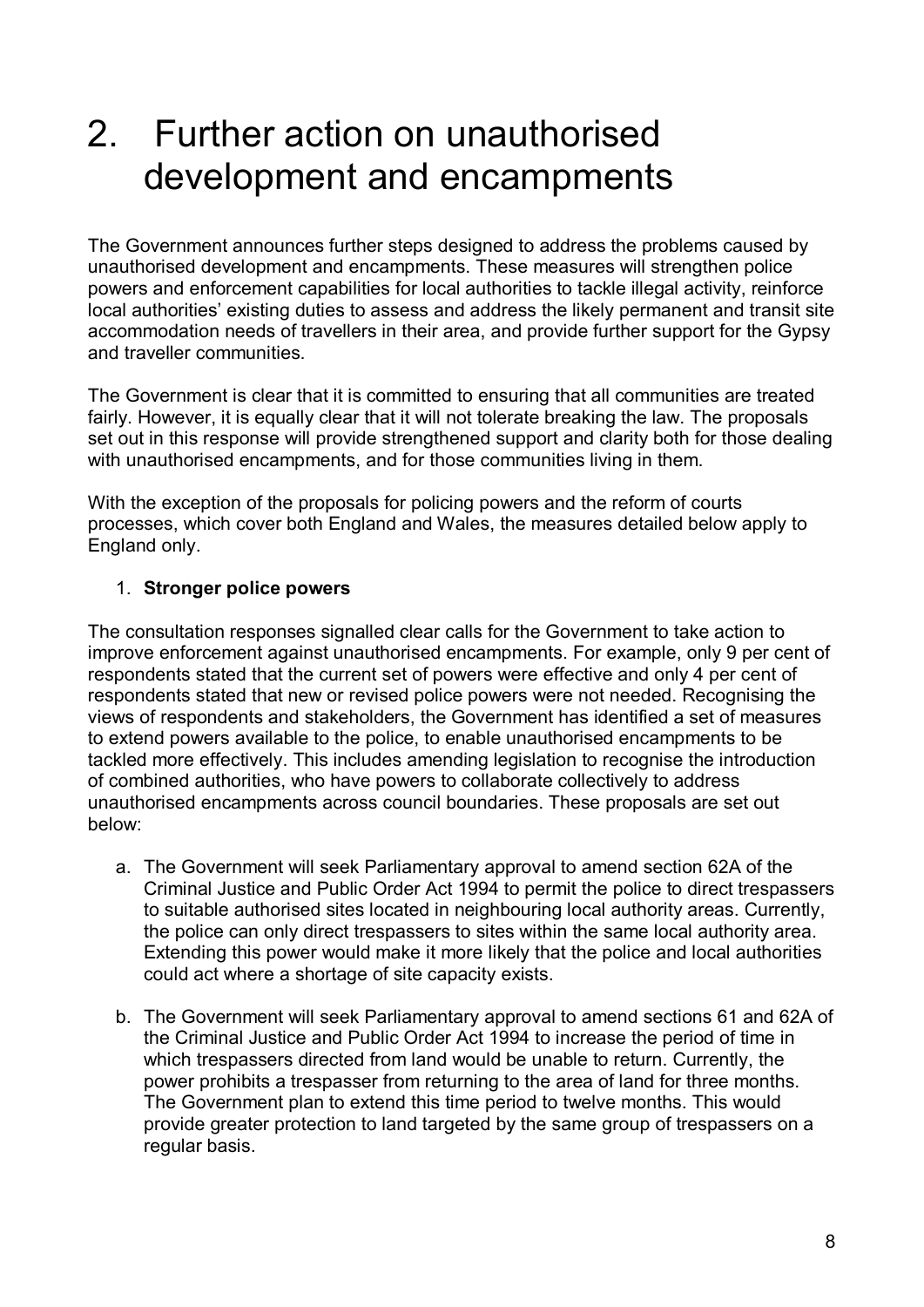- c. The Government will seek Parliamentary approval to amend section 61 of the Criminal Justice and Public Order Act 1994 to lower the number of vehicles needing to be involved in an unauthorised encampment before police powers can be exercised. The number is currently six or more. It intends to change this to two or more. This will increase the opportunity for police intervention and make it more difficult for trespassers to split into smaller groups to avoid enforcement.
- d. The Government will seek Parliamentary approval to amend section 61 of the Criminal Justice and Public Order Act 1994 to enable the police to remove trespassers from land that forms part of the highway. The police are currently restricted in dealing with these encampments unless there is a suitable pitch in the same local authority area. This would make it easier for the police to tackle problematic encampments.

To take forward these proposals, the Home Office on behalf of the Government will soon launch a public consultation on the specific nature of the measures, and include proposed changes where required to the Criminal Justice and Public Order Act 1994, ahead of legislation that could be introduced into Parliament.

The consultation responses have also been clear that the majority of respondents believe England should consider criminalising unauthorised encampments, as has been done in the Republic of Ireland. This view has been echoed in the wide-ranging debates in the House, and the Government will conduct a review into how this can be achieved.

### 2. **Support for local authorities**

The Government notes that there is an extensive range of powers currently in place, as set out in the 2015 guidance, which allow local authorities to clamp down quickly on unauthorised encampments – and the Government expects authorities, working with the police as necessary, to use these powers to take swift and effective enforcement action.

The consultation responses demonstrated that local authorities generally believe the powers available to them under Section 77 and Section 78 of the Criminal Justice and Public Order Act 1994 are adequate. However, some local authorities may deal with unauthorised encampments less frequently than others, and the Government has heard that it can be difficult to develop expertise and good practice in all areas.

The Government will therefore keep local authorities' powers in this area under review, following the proposals to reform police powers, and where there are deliberate and repeated breaches of planning. In addition, ahead of the Spending Review, we commit to undertaking further work to ensure that measures are in place to address issues around the clean-up costs which can occur following an unauthorised encampment. Ahead of this the Government is providing a comprehensive package of support to enable local authorities to deal with unauthorised encampments under their existing powers in a timely way, for the benefit of the whole community. To support all local authorities in the use of their powers, **we will provide new good practice guidance to support local authorities use of powers to deal with unauthorised encampments.** We want to ensure that local authorities use the powers to full effect and draw on good practice available across the country at county and district level. This can include ways in which public bodies can more effectively work with the police, neighbouring authorities, the travelling and wider communities, for example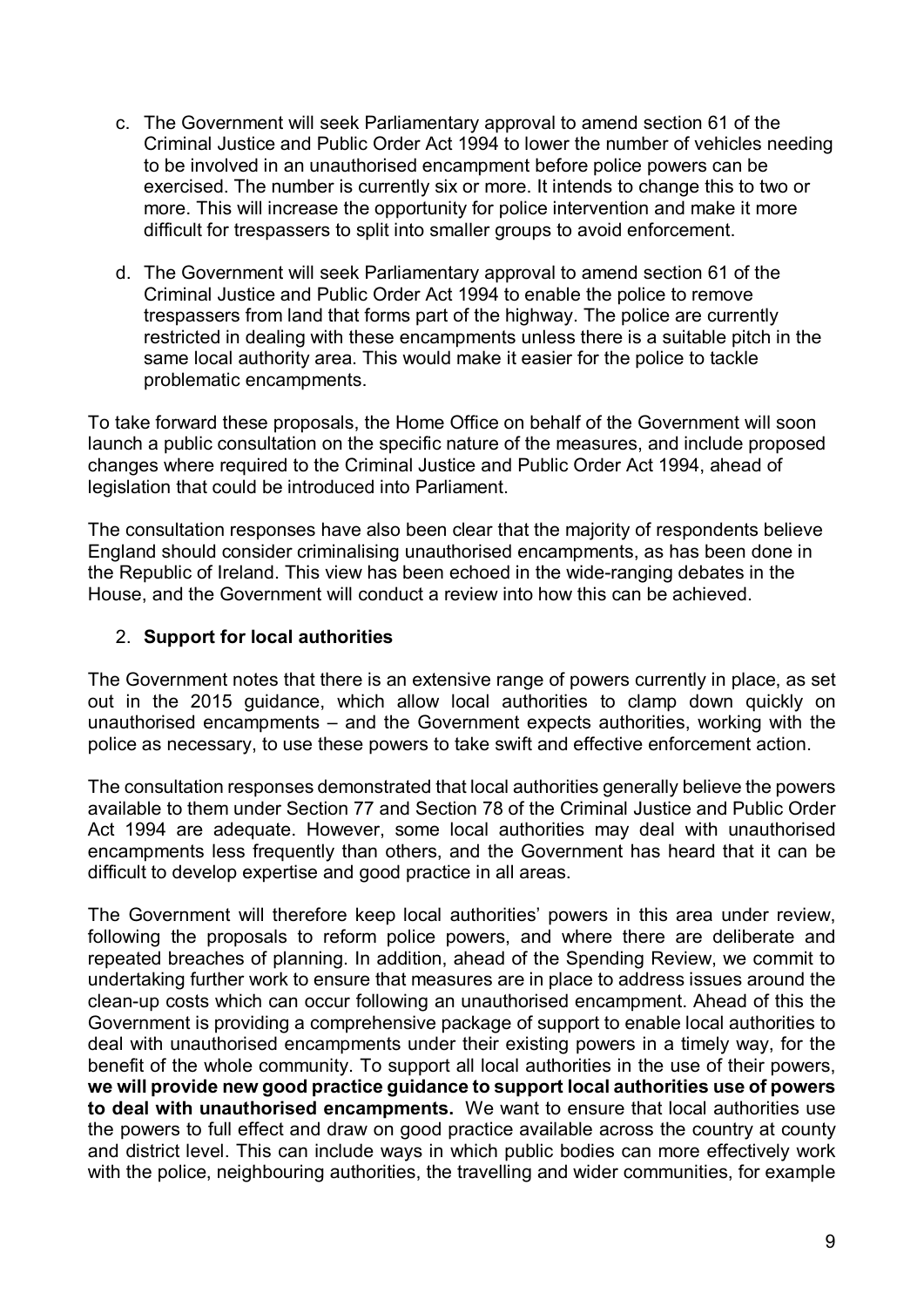on welfare issues and clarifying roles and responsibilities, to move unauthorised encampments on efficiently and successfully.

**We will in due course create a power to place this guidance on a statutory footing**, in order to ensure that all local authorities are following this advice and using their powers effectively.

#### **Examples of good practice in managing unauthorised encampments**

A number of local authorities throughout the UK use particularly notable methods to manage unauthorised encampments. These include:

- South Derbyshire, who have established a Traveller Liaison Group to provide a bridge between the traveller community and enforcement agencies.
- Thames Valley Police and Buckinghamshire County Council have worked together to implement a Memorandum of Understanding to report encampments when they occur and quickly identify who will be taking the lead on enforcement.
- Durham County Council holds Gypsy, Roma and Traveller forums in areas where there are significant numbers of unauthorised encampments; police attend these forums as partners.

We will build on these examples to develop our best practice guidance.

#### **Planning enforcement**

This package also includes a commitment to make up to **£1.5m of funding available to local authorities to support planning enforcement through the next round of the Planning Delivery Fund, helping them deal with unauthorised development**. This funding could be used to help a range of enforcement activities, from preparing injunctions, to preparing a new enforcement plan. The Ministry of Housing, Comunities and Local Government will publish details of the fund and how to bid shortly.

In addition, to further strengthen local planning authorities' enforcement powers in light of the consultation responses, the Government is minded to extend the period of time that a temporary stopping notice can be in place for, when a suitable parliamentary opportunity arises. In the meantime, we will engage further with local planning authorities and other stakeholders about how far the stopping period can be reasonably extended.

#### **Intentional unauthorised development**

The Government introduced a policy in 2015 to make intentional unauthorised development a material consideration in the determination of planning applications and appeals. The Written Ministerial Statement explained that the Government is concerned about the harm that is caused where the development of land has been undertaken in advance of obtaining planning permission. In such cases, there is no opportunity to appropriately limit or mitigate the harm that has already taken place. Such cases can involve local planning authorities having to take expensive and time-consuming enforcement action.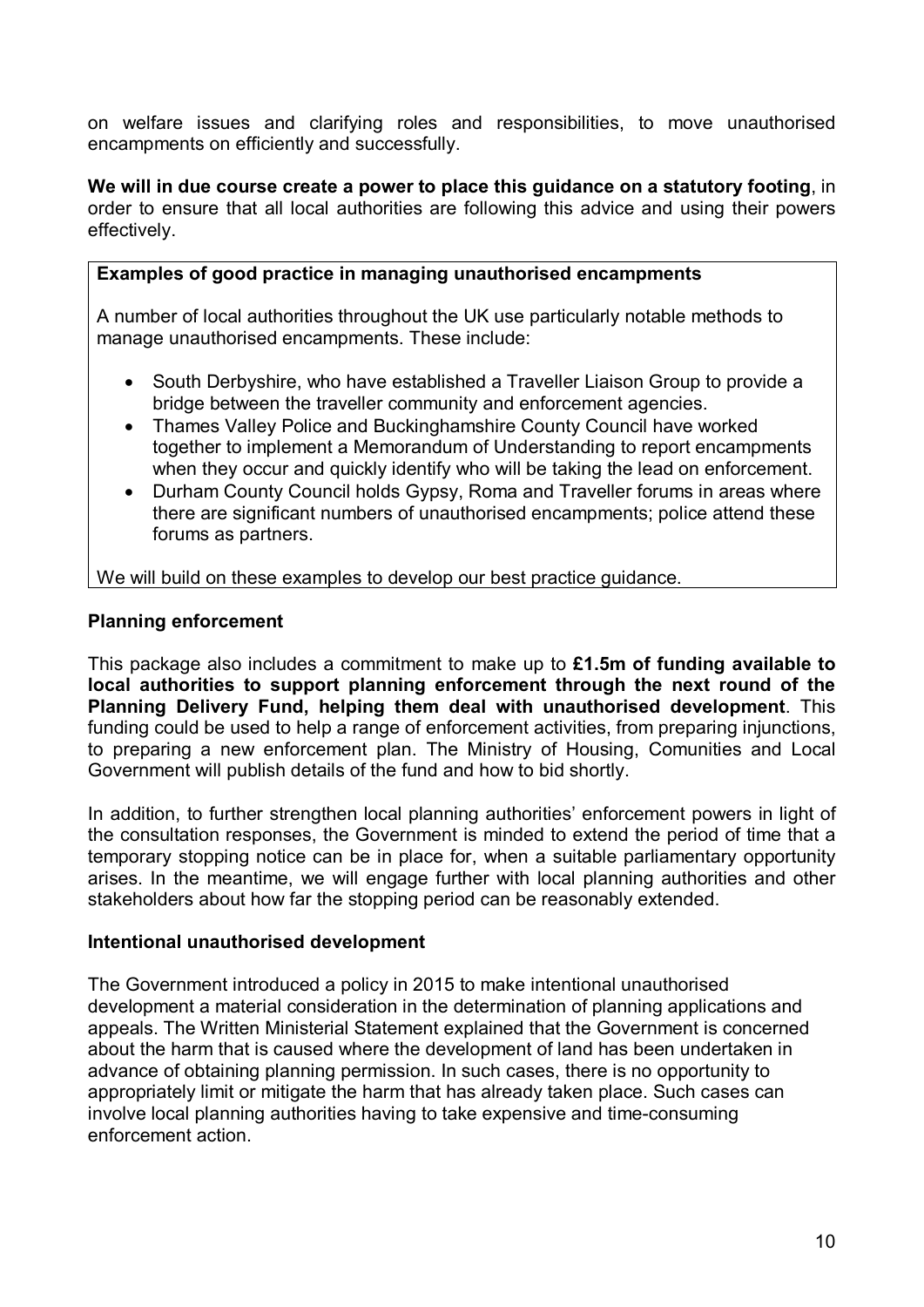The Government will consult on options for strengthening this policy, as part of ensuring that local authorities have the tools to address the effects of unauthorised development, helping to maintain confidence and fairness in the planning system.

## **Court processes**

The Government has heard how the effectiveness of local authorities' enforcement powers can be weakened by the time taken by the courts to respond to requests for action. By the time the court has decided to act, the encampment may have moved on. The Government is modernising the courts and tribunals system to make it more straightforward, accessible and efficient for all. An ambitious £1billion programme is underway, which is designed to improve the system between now and 2022.

The timeliness of possession cases in the county court (the court process by which possession of either property or land is regained) has been examined and has indicated that the court process does currently adhere to the guidelines detailed in the Civil Procedure Rules.

However, Her Majesty's Courts and Tribunal Service's reform programme includes a project examining possession which will consider how operational processes can be improved to deliver greater efficiencies and further improve timeliness. Reform will consider increased use of online hearings and whether certain cases can be determined on the papers rather than requiring the parties to attend in person, also reducing the length of the process.

## 3. **Site provision**

## **Transit sites and local authority joint-working**

The Government has heard over the last year that law enforcement bodies are able to use their powers more effectively where they can identify an alternative authorised site for an unauthorised encampment to move to. The Government is aware that many unauthorised sites are generated by travellers moving from one location to the other, and therefore more transit sites would help to address the issue where there is inadequate provision.

The Government has made clear that local authorities have a duty to assess the housing needs of its area and ensure that appropriate traveller sites are provided for the travelling community, as currently set out in the Planning Policy for Traveller Sites. It is the Government's assessment that the current duties and policies are sufficient in terms of setting out what local authorities must do to provide these sites. **The Government is reminding local authorities of their duties to assess the need for transit sites, in addition to permanent sites, through a Written Ministerial Statement published alongside this document.** This will also remind local authorities that in planning for transit sites, they should work together with neighbouring authorities to ensure that areas of the country are not left without provision, leaving other communities at risk of unauthorised encampments. The Government will also introduce further guidance making clear that the Secretary of State will be prepared to review cases where concerns are raised that there is too high a concentration of authorised traveller sites in one location.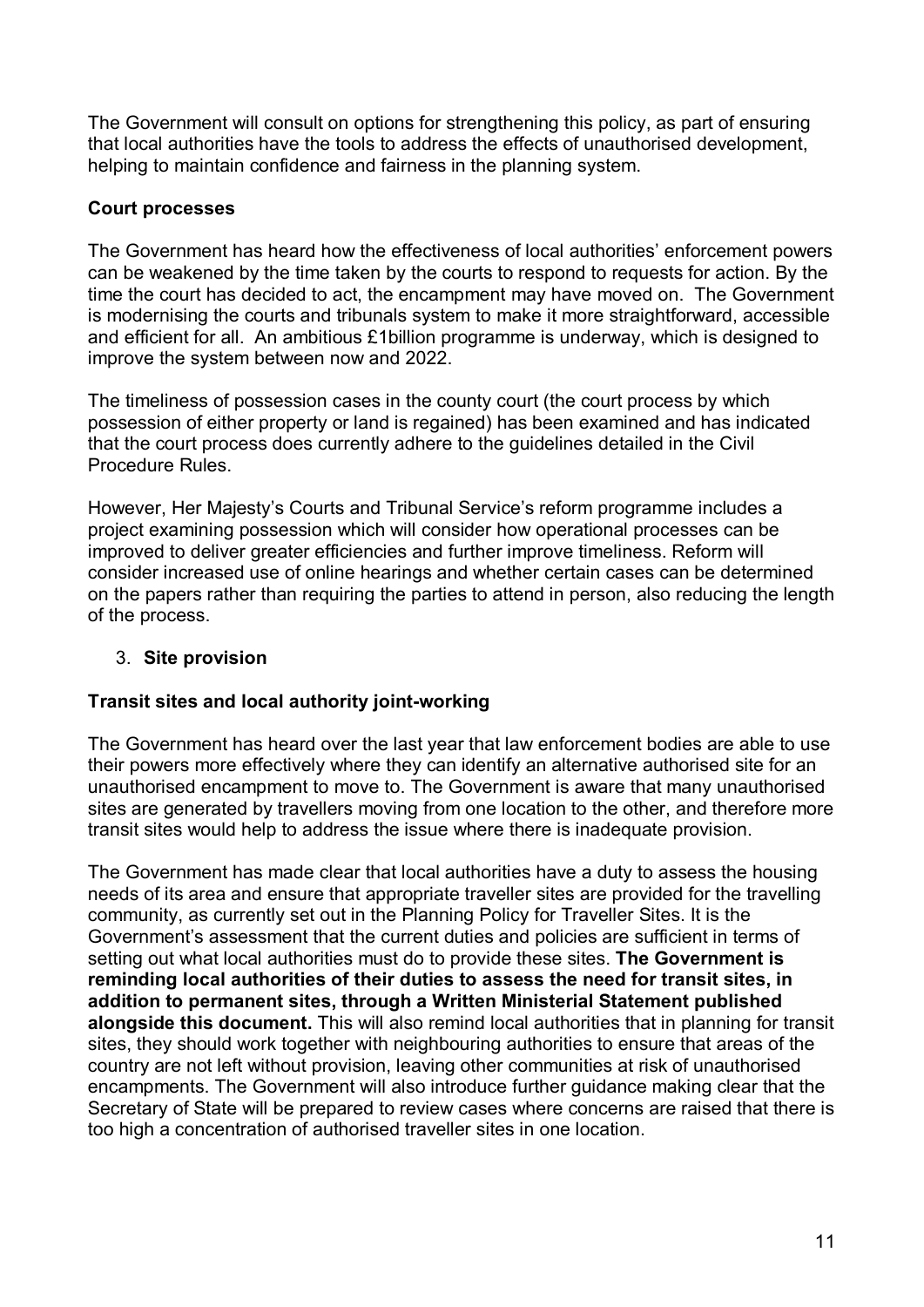## **Planning Data**

In addition, as part of the Ministry for Housing, Community and Local Government's work to ensure that data available in plans becomes genuinely publicly available to assist community understanding, **the Government will consider making information on permanent and transit sites in plans freely available in open data format so that the authorities have a single clear source of data on the availability of such sites**. This will help establish which local authorities have an up-to-date plan for travellers in place and are meeting national policy requirements. The Government will also consider writing to those authorities that do not have an up-to-date plan for travellers in place, to expedite the requirements of national policy, and highlight examples of good practice. Affordable Homes Programme

To support the Government's objective to boost housing supply and to build more affordable homes, we have made £9bn available through the Affordable Homes Programme to March 2022 to deliver 250,000 new affordable homes. This will provide a wider range of homes to meet the housing needs of people in different circumstances and different housing markets – building the right homes in the right places.

This includes funding for new traveller pitches. Through partial-grant funding, the Programme will support the building of new pitches by local authorities or registered providers. Funding is available for both transit and permanent pitches, although priority will be given to the latter. Grant funding through the Programme is based on competitive bidding, where value for money and deliverability are used to assess bids and make funding allocations. The Greater London Authority manage this process in London, and Homes England in the rest of the England.

More details on the Shared Ownership and Affordable Homes Programme, including the Homes England prospectus and supplementary information, can be found here: [https://www.gov.uk/government/collections/shared-ownership-and-affordable-homes](https://www.gov.uk/government/collections/shared-ownership-and-affordable-homes-programme-2016-to-2021-guidance#qualification)[programme-2016-to-2021-guidance#qualification](https://www.gov.uk/government/collections/shared-ownership-and-affordable-homes-programme-2016-to-2021-guidance#qualification)

In terms of wider Government support for the provision of traveller sites, the New Homes Bonus (NHB) provides an incentive for local authorities to encourage housing growth in their areas and rewards net increases in effective housing stock, including the provision of traveller pitches. Authorised traveller sites attract an additional affordable homes premium to reflect their contribution to affordable housing stock.

## 4. **Support for travelling communities**

The Government is working hard to create socially and economically stronger, more confident and integrated communities, where people can be involved in the decisions that shape their local area, including how neighbourhood services are provided and facilities are used. The priority is to ensure equality of opportunity for all and promoting and protecting equality and tolerance are the cornerstone of the Government's approach on rights and freedoms in communities.

We have funded a number of projects to benefit Roma communities through the Controlling Migration Fund, which allows local authorities in England to bid for funding to help ease local service pressures linked to recent migration. This funding has, for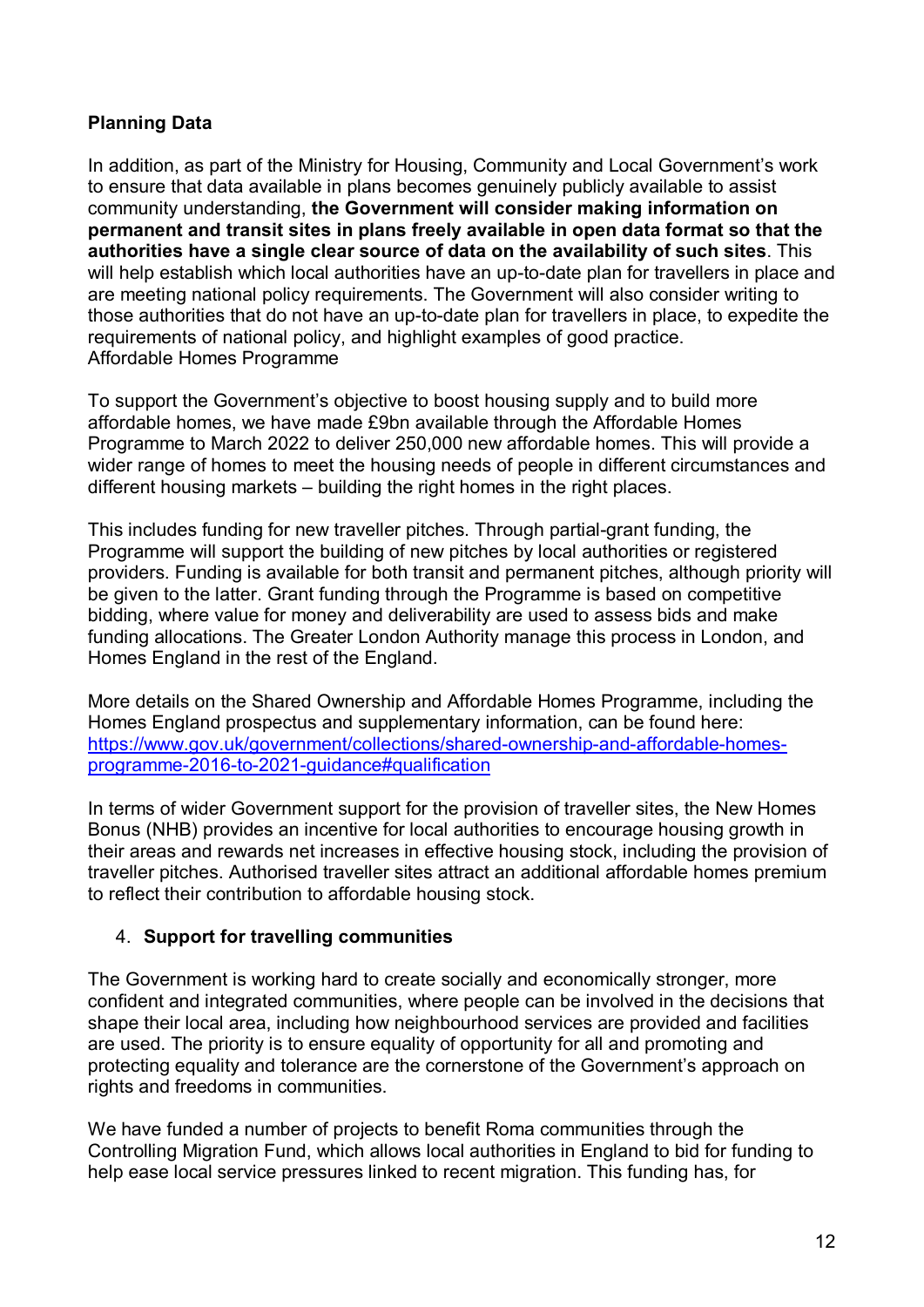example, supported a project in Sheffield focusing on the employment of education workers, sustainable improvements in environmental and housing issues, and English language provision; the largest group to have recently migrated to the targeted area consists of Slovak Roma.

We recognise the need to take steps to address the perceived lack of opportunity for groups with low social mobility, low-wage employment and people experiencing in-work poverty. Government will therefore continue to take action to address the disparity in outcomes for people from different backgrounds, as highlighted by the Race Disparity Audit.

The Government has heard how Gypsy and Roma Traveller communities often face significant social disadvantages, including issues such as maintaining access to education and healthcare. The Government funded six projects across England in 2018 to 2019 to improve outcomes in the areas of educational attainment, health and social integration, and to reduce the community's vulnerability. We will build on the learning to address barriers and continue to improve outcomes.

### **Education**

The Government recognises that while some Gypsy, Roma and Traveller pupils can, and do, perform very well at school, as a group their attainment is particularly low. Evidence indicates that schools can transform this. The education reforms, underpinned by new school accountability measures, aim to increase opportunity and standards for all pupils, regardless of their ethnic background.

Pupil premium funding, worth £2.4billion this year alone, should benefit Gypsy, Roma and Traveller pupils who have high rates of eligibility for this support. Local authorities also have a legal duty to ensure that education is available for all children of compulsory school age that is appropriate to their age, ability, aptitude and any special educational needs. This duty applies irrespective of a child's ethnicity, or whether their parents are occupationally mobile.

In addition, MHCLG are funding pilots to work with Gypsy, Roma, and Traveller young people who are not attending education to see what works in terms of reaching these young people and providing careers information and guidance. Government want to broaden aspirations for the young people and their parents/carers and provide them with a knowledge of all their available options and a careers plan.

More broadly, the government expects schools to take a strong stand against bullying, including that aimed at Gypsy, Roma and Traveller pupils. All schools are legally required to have a behaviour policy with measures to prevent all forms of bullying, have the freedom to develop their own anti-bullying strategies appropriate to their environment, and are held to account by Ofsted. DfE also issues guidance to schools on how to prevent and respond to bullying as part of their overall behaviour policy, this was last updated in July 2017.

In November 2018 DfE published 'Respectful School Communities', a self-review and signposting tool to support schools to develop a whole-school approach which promotes respect and discipline. This can combat bullying, harassment and prejudice of any kind.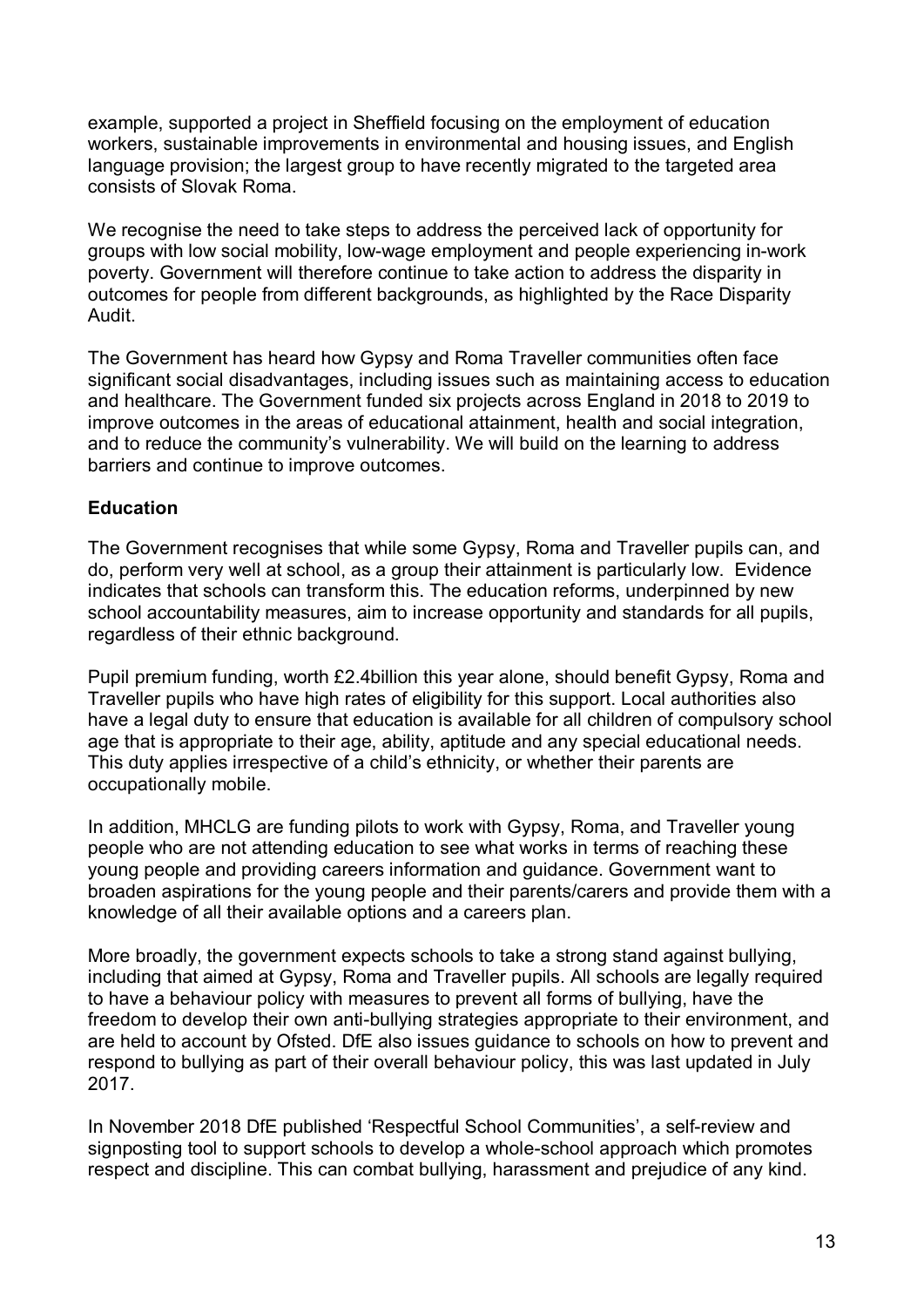With regard to wider awareness within schools, the national curriculum programmes of study for history set the framework for the teaching of the subject in English maintained schools. DfE also commissioned the Historical Association to produce curriculum resources for schools, which are now available. The resources seek to enable children to learn about Gypsy Romany culture as part of more general work on British society, rather than to make it the focus of specific, self-contained studies.

## **Health**

The Gypsy, Roma and Traveller community have poorer health and lower life expectancy than the general population including due to poor living conditions, high rates of homelessness, low educational achievement and social exclusion. Gypsy, Roma and Traveller people also face many barriers to health care including discrimination, economic disadvantage, differences in cultural interpretations, language, and health literacy. As a result, for example, not all members of the community are registered with primary care services and the take up of health screening and other preventative services such as immunisations are low.

This Government supported a number of focused developments to improve the system through the Inclusion Health Programme which ran between 2013-2016, including:

• guidance for services on planning and commissioning inclusive services;

• practical advice and support for local health staff to take account of the often complex needs of vulnerable groups when they are commissioning services; and

an Inclusion Health training guide.

In order to improve access to GP practices, NHS England has produced guidance for General Practices to clarify the rights of patients and the responsibilities of providers in registering with a GP practice, and to facilitate better understanding about the process of registering with a GP. Practices cannot refuse registration of a person from the Gypsy Roma and Traveller community on the basis that they live on an authorised or unauthorised site, of `no fixed abode', does not have proof of address or identification, or because of their immigration status.

The Department of Health and Social Care commissioned research to investigate which approaches to community engagement are most likely to be effective at enhancing trust between the Gypsy, Roma and Traveller community and mainstream health services. The study, '*Enhancing Gypsy, Roma and Traveller peoples' trust: using maternity and early years' health services and dental health services as exemplars of mainstream service provision'*, was published in September 2018 and can be found here: [https://discovery.dundee.ac.uk/en/publications/enhancing-gypsy-roma-and-traveller](https://discovery.dundee.ac.uk/en/publications/enhancing-gypsy-roma-and-traveller-peoples-trust-using-maternity-)[peoples-trust-using-maternity-.](https://discovery.dundee.ac.uk/en/publications/enhancing-gypsy-roma-and-traveller-peoples-trust-using-maternity-)

Both NHS England and Clinical Commissioning Groups have a legal duty to have regard to the need to reduce inequalities in both access to services and health outcomes.

The Long-Term Plan for the NHS will set out ambitions for the next 10 years, underpinned by a five-year funding settlement, including how it will close the health inequalities gaps between those who are most and least deprived.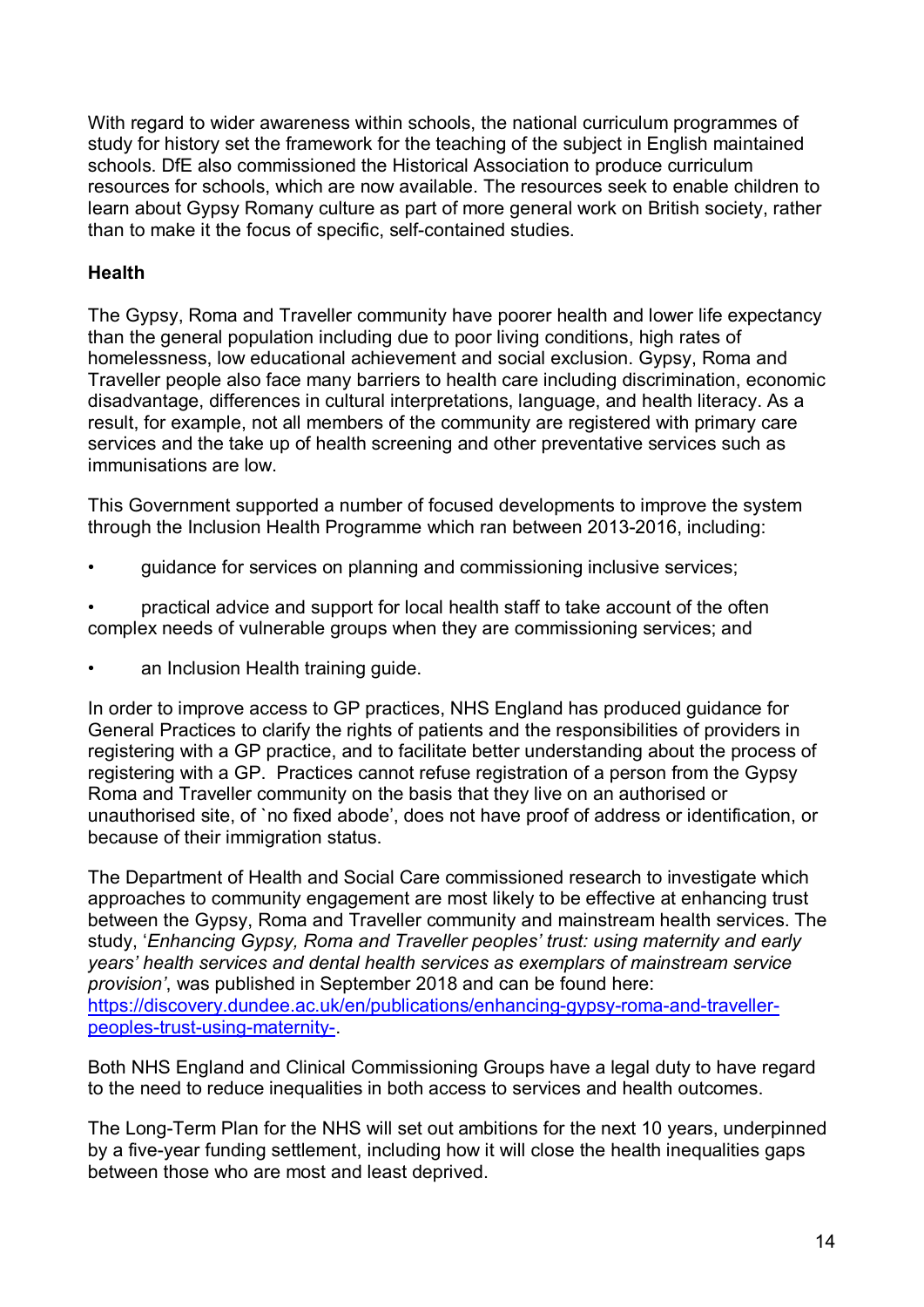# 3. Overview of consultation responses

There were 2198 responses to the joint Ministry of Housing, Communities & Local Government, Home Office and Ministry of Justice consultation on the powers to deal with unauthorised development and encampments. Not all respondents answered every question. All responses have been analysed and given full consideration in the preparation of a proposed package of reform. We are grateful to everyone who took the time to respond. The table below provides a breakdown of the general consultation responses by type of respondent.

#### *Type of consultation respondent*

| Personal view                                         |      |
|-------------------------------------------------------|------|
| Local authority <sup>1</sup>                          | 121  |
| Neighbourhood planning body, parish or town council   | 73   |
| Private sector organisation <sup>2</sup>              | 28   |
| Interest group or voluntary organisation <sup>3</sup> | 46   |
| Other                                                 | 56   |
| Anonymous                                             | 878  |
| <b>Total</b>                                          | 2198 |

This document provides a summary of the consultation responses received and sets out areas the Government has proposed as needing reform in response to points raised in the consultation. Where the Government has not made changes, the reasons are explained.

The Government has had regard to its responsibilities under the Equality Act 2010 during consideration of the consultation responses.

<u>.</u>

<span id="page-14-0"></span><sup>&</sup>lt;sup>1</sup> Including National Parks, Broads Authority, the Greater London Authority and London Boroughs.

<span id="page-14-1"></span><sup>2</sup> Including house builders, housing associations, businesses and consultants.

<span id="page-14-2"></span><sup>3</sup> Including trade associations and charitable organisations.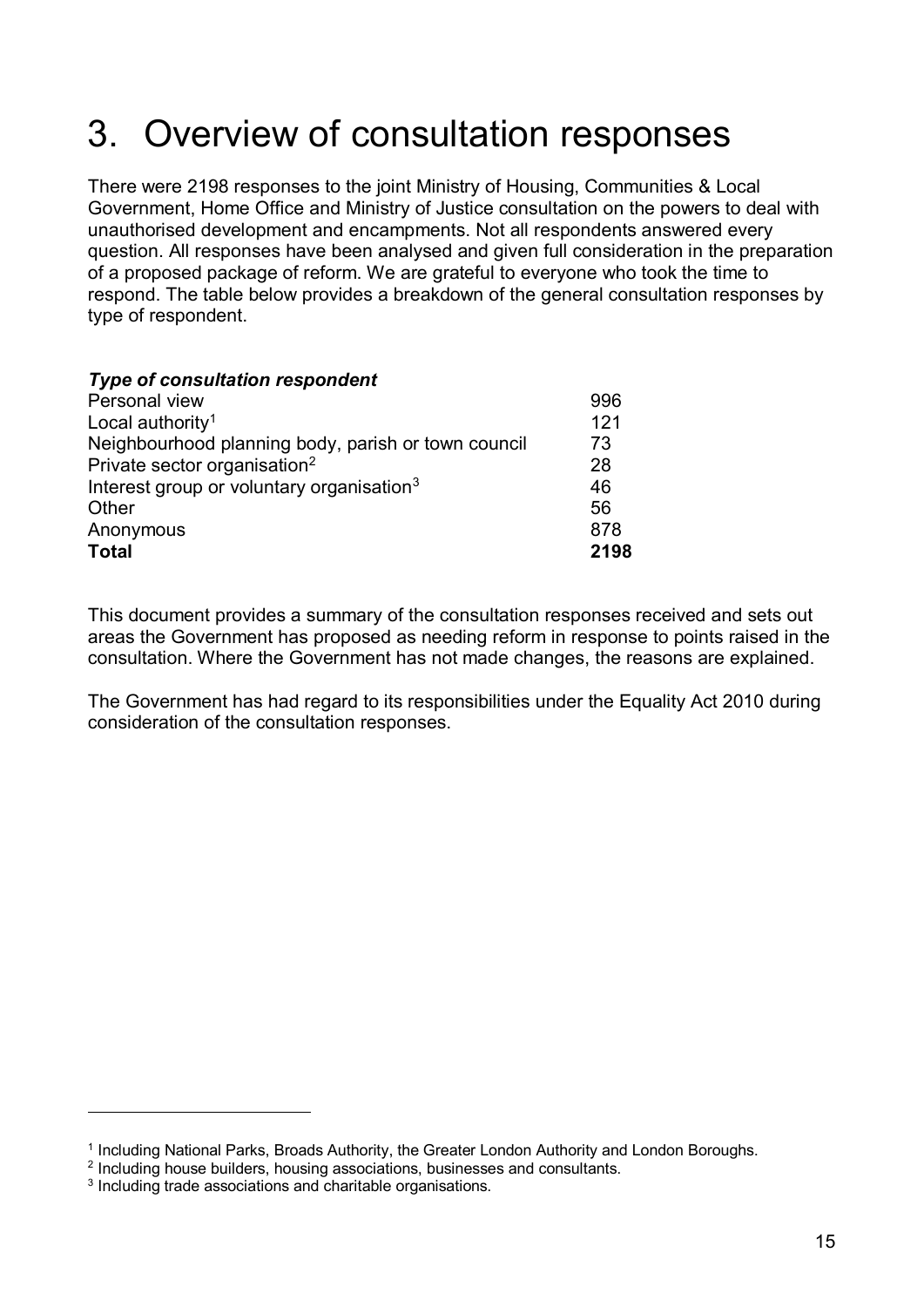# 4. Unauthorised development and encampments

# Question 1

What evidence is there of unauthorised development and encampments in your community, and what issues does this raise for the local community?

## **Question 1 response**

There were 2080 responses to this open question.

The majority of respondents stated that there were unauthorised encampments in their local areas, although only organisations with direct involvement in the management of unauthorised encampments (i.e. local authorities and the police) provided evidence. Responses focused on the mess associated with unauthorised encampments, including fly-tipping, and highlighted the sense of unease and intimidation residents felt when an unauthorised encampment occurs, as well as the frustration at not being able to access amenities. Local authorities noted that costs related to eviction and clean-up can be very high; this is also true of private landowners, who were obliged to clean their land when travellers had moved on.

As the Equality and Human Rights Committee emphasised, these comments will disproportionately refer to problematic encampments: we have heard of unauthorised encampments that cause no problems, and are often not felt by the local community. Those with unproblematic unauthorised encampments may have been less motivated to respond.

## *Government response*

The Government welcomes the wide range of responses to this question. This adds to other accounts the Government has heard of unauthorised encampments causing significant distress to local communities and where local authorities have had to deal with a range of issues as a result of such behaviour. However, we also recognise that consultations of this nature may disproportionately generate responses from those who have been negatively affected. Answers to this question have informed our responses on powers, planning and guidance below.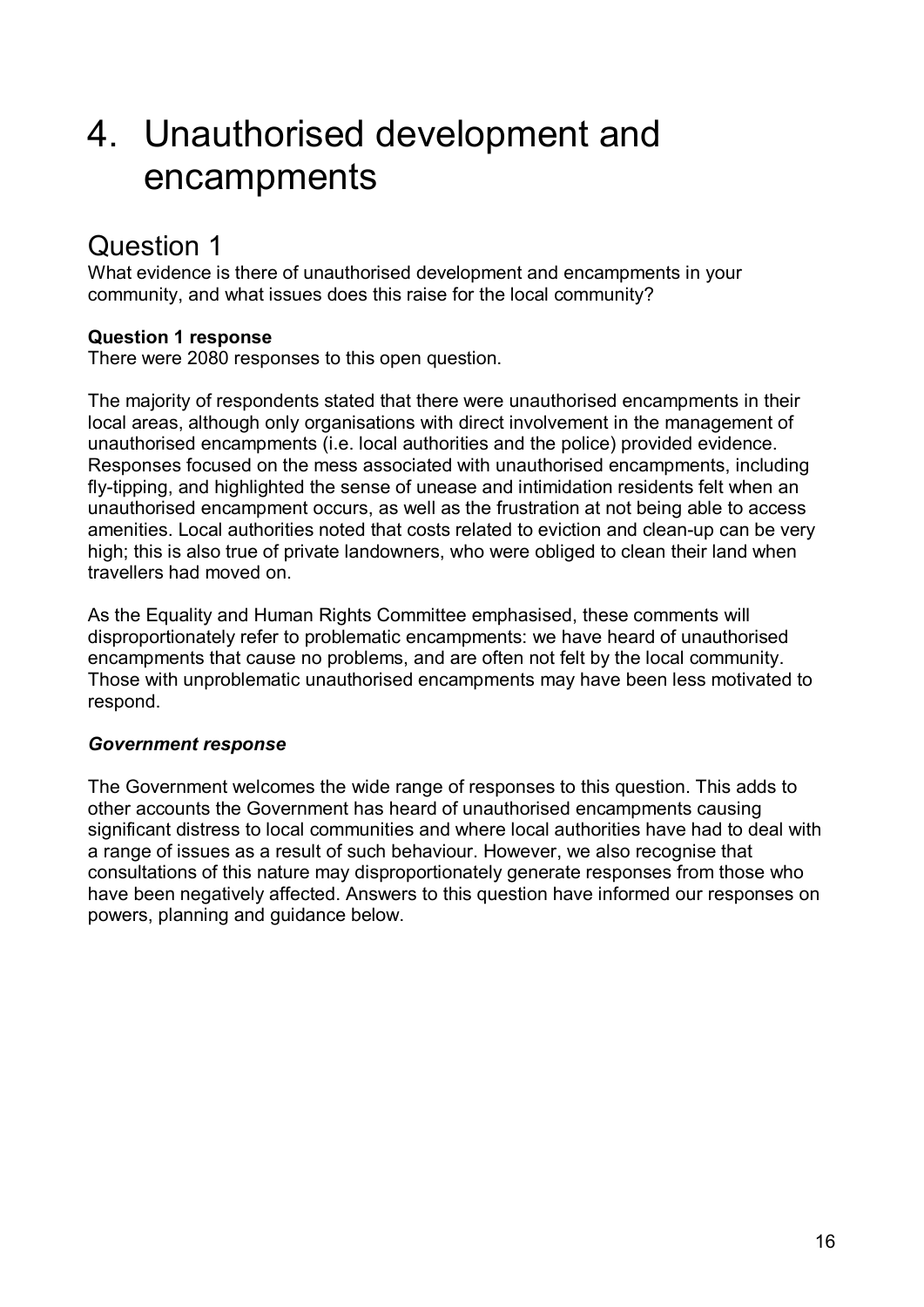# 5. Powers for dealing with unauthorised encampments

# Question 2

We would like to invite evidence of unauthorised encampments which have occurred in the last 2 years, as follows:

- a. the number of instances where trespassers have occupied land without authorisation, including the location and scale of the encampment.
- b. whether the land in a) required cleaning or repair once the encampment had left, and if so, what was the cost?
- c. how was each unauthorised encampment encouraged to leave, how long did it take, and was the local authority was able to move them on; or did the police became involved?

## **Question 2 response**

#### There were 1445 responses to this question

The majority of responses did not set out clear evidence, but stated that the majority of unauthorised encampments to which responses refer resulted in cleaning costs (incurred by local authorities or private landowners), and were occasionally accompanied by a rise in crime and antisocial behaviour. There were some responses that highlighted instances where encampments caused no problems, and when travellers cleaned up after themselves, at no cost to the council.

Local authorities generally provided more robust data on the number and scale of encampments, ranging from low numbers to over 150 in larger local authorities. Most authorities used Sections 77 and 78 of the Criminal Justice and Public Order Act 1994 (CJPOA 1994) to evict, with some involvement from the police. The duration ranges from several days to several weeks, in more complex cases.

### *Government response*

Answers to this question have informed our responses on powers, planning and guidance below.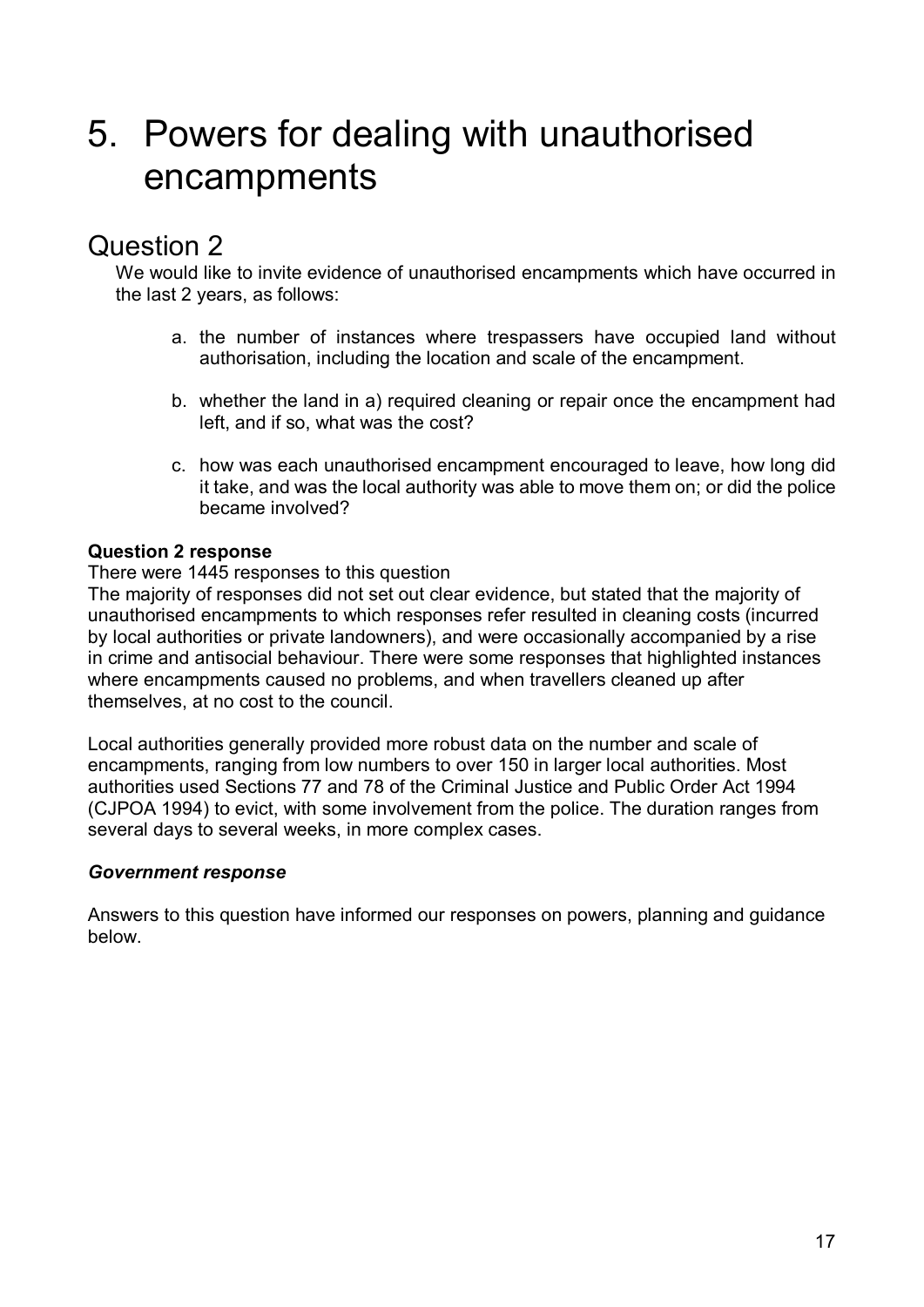# 6. Streamlining the powers under which local authorities can direct unauthorised campers to leave land

# Question 3

Do you think that the existing powers made available to local authorities to remove unauthorised campers from land are effective?

## **Question 3 response**

There were 1530 responses to this question.

Around half of local authorities felt that existing powers were appropriate but required further streamlining to be effective. Approximately one third of local authorities felt existing powers were not effective and needed to be strengthened. Where local authorities called for stronger powers, they usually asked for the power to evict trespassers themselves without recourse to the courts, the power to impound vehicles and the ability to demand that trespassers identify themselves. Parish councils commented that they often feel powerless in not having any of the powers of local authorities, whilst private landowners felt they often incurred substantial bailiff and clean-up costs.

Traveller representatives and equality bodies overwhelmingly felt that current powers were adequate, when coupled with adequate site provision. They warned against strengthening powers in a disproportionate way, which could risk being discriminatory.

Of all respondents, over half felt existing powers were not effective. Members of the wider public generally called for fairness in the way the law is applied: many want to see travellers directed to appropriate stopping places (e.g. transit sites), for which they pay rent throughout the duration of their stay. There was a strong sense that travellers were treated less harshly for offences than settled populations.

### *Government response*

See the combined response under Question 5 below.

## Question 4

Do you think local authorities could improve their use of existing powers?

### **Question 4 response**

There were 1492 responses to this question.

Many local authorities felt that the use of existing powers could be improved. There were examples of where existing powers had been applied effectively - Nottingham City Council's seven day a week frontline service for the issuing of Possession Order notices for unauthorised encampments; county-wide units, such as the Essex Traveller Unit, where communication between different agencies, prompt response and good relations with the courts, police and travelling groups means unauthorised encampments can be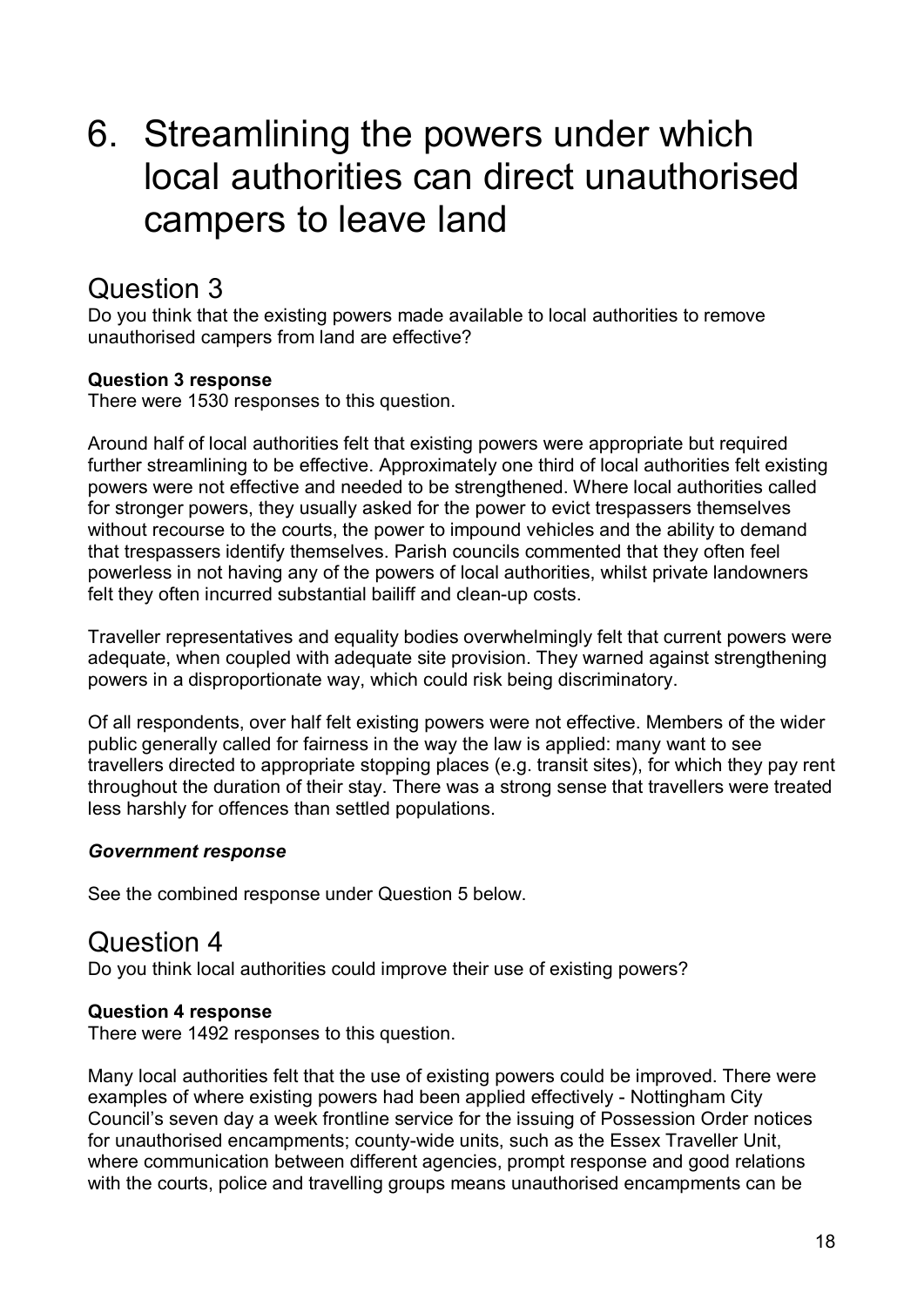addressed promptly; negotiated stopping in Leeds. Budgetary constraints often meant that local authorities were unable to provide the transit sites and enforcement capability they needed. Court times were seen to vary widely, from 3-4 days to the date of a hearing, to several weeks.

The police commented on the success of good collaboration between the local authority and the police such as Northamptonshire, and of cost-effective policies, such as the use of negotiated stopping in Leeds. They acknowledged that enforcement was very difficult in the absence of authorised stopping places.

Businesses, private landowners and members of the public raised the issue of fairness in the perceived lack of response to unauthorised encampments. Many members of the public did not understand why local authorities did not evict faster, and complained about the police not wanting to get involved. There were calls for instant eviction, recovery of clean-up and eviction costs, and seizure of vehicles.

Traveller representatives and equality bodies pointed to the need for a more collaborative approach that involved members of the community to resolve unauthorised encampments with lower costs.

#### *Government response*

See the combined response under Question 5 below.

## Question 5

What other powers may help local authorities deal with unauthorised encampments?

#### **Question 5 response**

There were 1445 responses to this open question.

Some local authorities called for the ability to demand that individuals in an unauthorised encampment identity themselves – this was particularly problematic for local authorities, as was the fact that some vehicles are not registered or have their number plates removed or replaced. They called for the ability to seize vehicles to recover costs for clean-up and enforcement, and also asked for the ability to remove trespassers themselves without applying to the courts, provided adequate welfare checks have been carried out.

Businesses, private landowners and members of the public believed that the owner's responsibility to evict should be removed, and those occupying land without the owner's consent should have the responsibility to prove that they have permission to do so, to allow immediate eviction. There was a call for powers to allow vehicles to be seized by the landowner and to require the land to be returned to the same condition in which it had been found.

Many members of the public called for stronger penalties for trespass, the criminalisation of intentional trespass, on-the-spot fines, increased police presence and greater funding from government to protect sites. There was also a call for better provision of permanent and transit sites, with some supporting the reintroduction of the duty to provide sites. Site provision was also proposed as a solution that can bring in income, for example the provision of local authority sites to rent in Sandwell.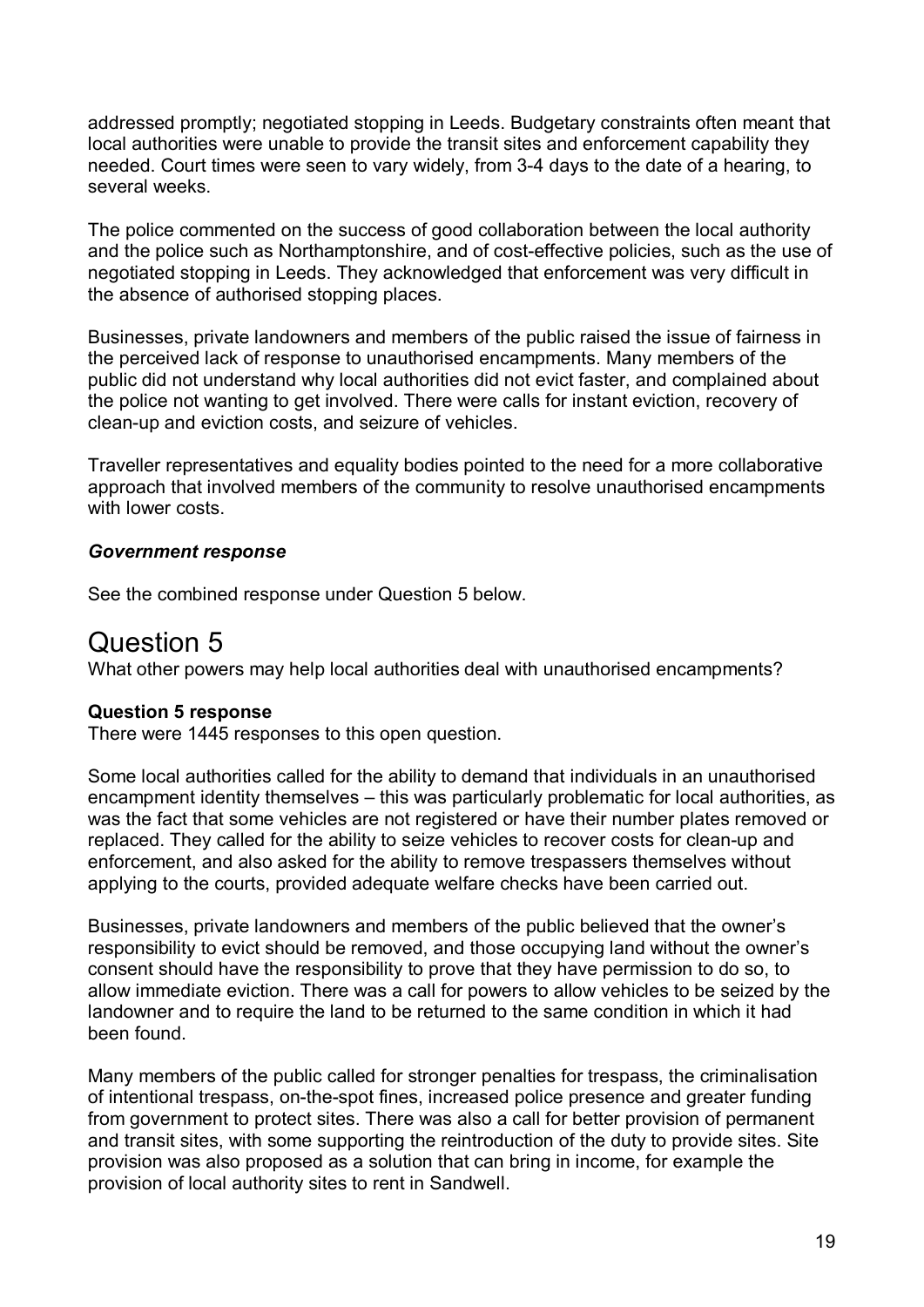#### *Government response (Questions 3-5)*

The Government recognises that local authorities consider the powers available to them broadly to be effective. We do not therefore intend to increase local authorities' powers under the Criminal Justice and Public Order Act 1994, at this time. We will however keep local authorities' powers under review.

However, we acknowledge that certain localities have to deal with unauthorised encampments more than others. While there are many examples of local authorities enforcing existing powers effectively, it is clear that some areas require further support. The Government is taking forward a package of measures in response to these issues, including guidance for local authorities and support for planning enforcement, as set out in chapter 2.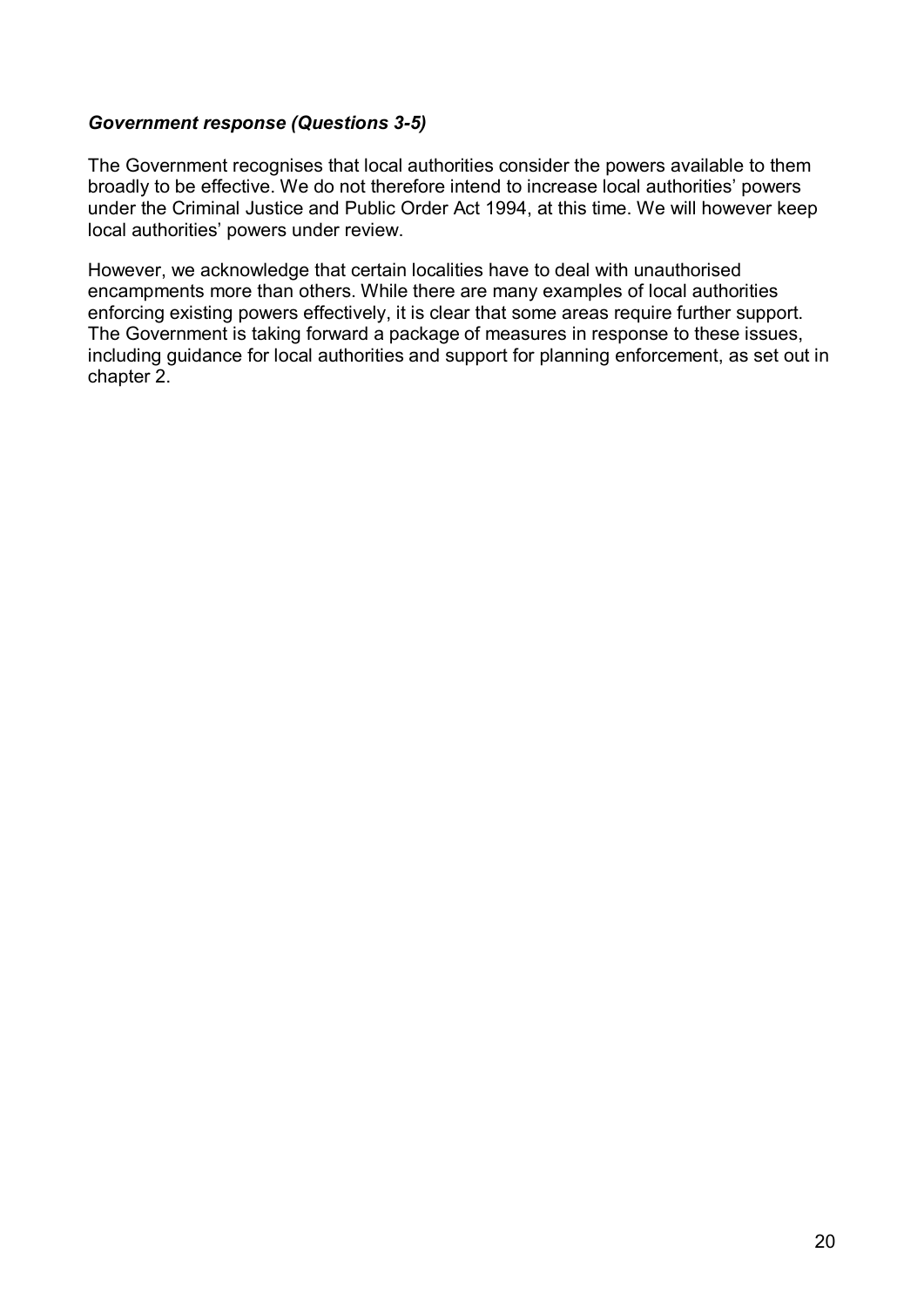# 7. Aggravated trespass

# Question 6

Do you consider that the current powers for police to direct trespassers to leave land are effective?

## **Question 6 response**

There were 1259 responses to this question.

About 48% of respondents felt that current police powers were ineffective, and a significant number of respondents (including 34% of local authority respondents) suggested that the police were ineffectively using the powers currently available to them or were reluctant to use them. There was a degree of recognition that current powers can only be used effectively if specific criteria are met, such as the number of vehicles or the availability of authorised sites, and that there was a lack of policing resources to tackle unauthorised encampments. Responses also highlighted that even where trespassers are moved on from unauthorised sites, the length of time take to move them on is unacceptable.

The national police response set out that current legislation is sufficient and allows the police to provide a proportionate response to encampments based on the behaviour of the trespassers or where the impact of an encampment on others is deemed unacceptable.

Both the police and some local authorities highlighted how a lack of availability of transit sites means that they are unable to use some of their existing powers such as section 62A of the Criminal Justice and Public Order Act 1994 which provides a power to remove trespassers to alternative available sites.

## *Government response*

The Government is aware of the challenges many local authorities and law enforcement bodies in different locations across the country face when tackling unauthorised encampments. Unauthorised traveller encampments can cause significant distress to settled communities and reinforce a negative image of travellers, the vast majority of whom are law abiding citizens. The Government is clear that tackling unauthorised encampments effectively requires a multi-agency response, including the use of relevant police powers where appropriate.

The Government recognises respondents' concerns over the perceived lack of action by the police in some circumstances when dealing with unauthorised encampments. However, it is worth noting though that the decision to remove travellers from a site is an independent decision to be made by the police with each case considered and addressed based on the circumstances.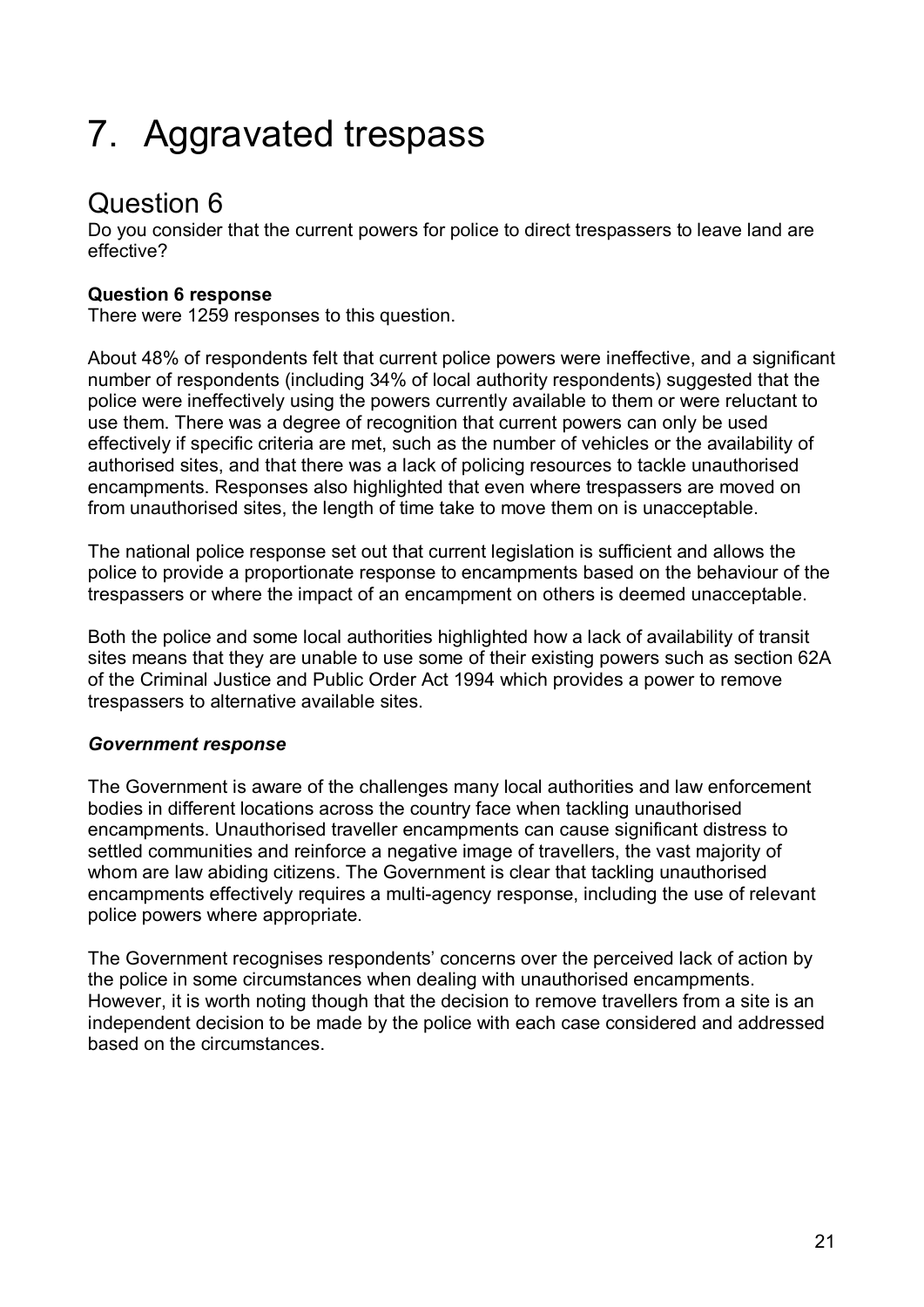# Question 7

Would any new or revised powers that enable police to direct trespassers to leave land make it easier to deal with unauthorised encampments?

#### **Question 7 response**

There were 1226 responses to this question.

About 51% of respondents thought that new or revised powers would make it easier for the police to deal with unauthorised encampments. It was suggested that revised powers were required to speed up evictions, and that the current three-month period during which a trespasser is prohibited from returning to a location once directed from the site by the police should be increased. Further additional police powers recommended by some respondents include powers to seize vehicles for a variety of offences, as well as to direct trespassers to leave unauthorised encampments on land forming part of the highway.

A number of responses highlighted the potential for changes to the Criminal Justice and Public Order Act. These included the suggestion that existing thresholds for when Section 61 of the Act can be used by the police should be lowered or include additional criteria such as anti-social behaviour of individuals, making it simpler for the police to be able to direct them to leave a specific site. It was also suggested that Section 62A of the Act could be amended to allow the police the ability to direct trespassers and their vehicles to suitable available sites in neighbouring local authority areas.

These views were echoed in the national police response, which set out that there is some potential for examining current legislation, specifically around highway land and whether travellers could be moved to authorised pitches in adjacent local authority areas, thus enabling greater use of Section 62A powers. The police also suggested that the impact that new or amended powers may have to act as a deterrent for unauthorised encampments is likely to be reduced due to a lack of viable alternative options where travellers can relocate.

Although the majority of respondents favoured the revision of powers or the creation of new ones, some respondents suggested that better use and understanding of existing powers would be sufficient to tackle the problem, without the need to revise powers, and that the police were not using their existing powers effectively. Traveller groups responded that there is no need for further police powers, and that they consider that cooperation between the parties would resolve issues and lead to mutual agreement on a way forward. They felt this would help to develop and strengthen good relations between the groups.

A concern was also expressed that if new or revised powers were introduced, they could have the potential to disproportionately affect the human rights and welfare needs of the traveller community in locations where inadequate or insufficient authorised pitches are available. Respondents suggested that the when the police exercise their powers to remove unauthorised encampments, this should be done with a full awareness of the occupiers' welfare needs, human rights, and, where applicable, their entitlement to protection under the Equality Act 2010.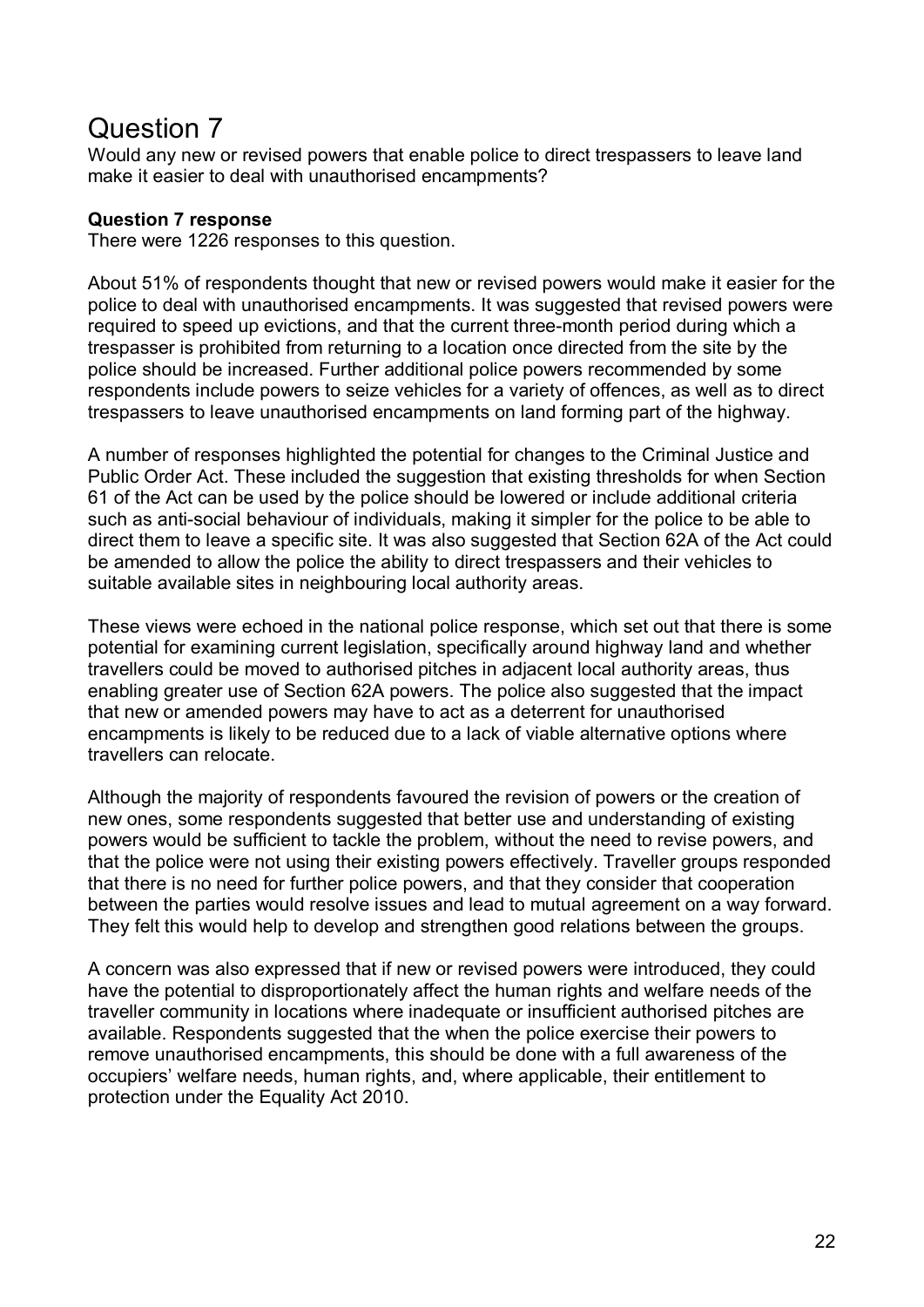#### *Government response*

The result of the consultation is clear that a narrow majority of respondents want to see police officers given broader powers to deal with trespassers and calls for the Government to take action. The Government acknowledges these views and will launch a public consultation into measures to extend powers available to the police, set out in chapter 2.

# Question 8

Do you consider that the Government should consider criminalising unauthorised encampments, in addition to the offence of aggravated trespass? If so, how should a new offence differ, and what actions and circumstances should it apply to?

#### **Question 8 response**

There were 1226 responses to this question.

Overall, 52% of respondents supported criminalising encampments. It was generally viewed by these respondents that this would act as a deterrent to future encampments and allow the police to enforce removal of trespassers in a timelier fashion. Advantages were seen in financial terms in both the cost of evicting trespassers and clean-up costs, and it was suggested that criminalisation could prevent other alleged criminal and anti-social behaviour that some see being related to unauthorised encampments.

Some local authorities who supported the consideration of criminalising encampments thought that the consequences and impact of an encampment should be the trigger for powers to be invoked, rather than the encampment itself. However, the national police response was that no new criminal trespass offence is required. The police response also suggests that the introduction of such legislation could have a significant impact on police resources.

Some respondents felt that criminalising encampments would be a disproportionate response and that current powers are sufficient to address this issue. It was suggested that criminalisation could possibly raise unrealistic expectations of enforcement and prosecution of any such legislation. This was supported by a suggestion that existing offences are rarely brought before courts, and therefore it would be important to understand what is wrong with current legislation and establish why a new offence would make any significant difference. It was suggested that before new powers were introduced to criminalise encampments, more research was needed into the causes of unauthorised encampments, and greater clarity was required on the implementation of any powers, for example, who would be criminalised at the encampments and how would the evidence be presented in court.

The social consequences of criminialisation were highlighted, with some respondents stating that consideration needs to be given to compatibility with human rights and equality legislation, and the potential for unintended consequences for the traveller community and their way of life. Reference was made to Irish legislation and that it has not resolved issues with unauthorised encampments but resulted in a significant increase in recorded numbers of Irish travellers who are homeless and has caused significant and dangerous overcrowding on official sites.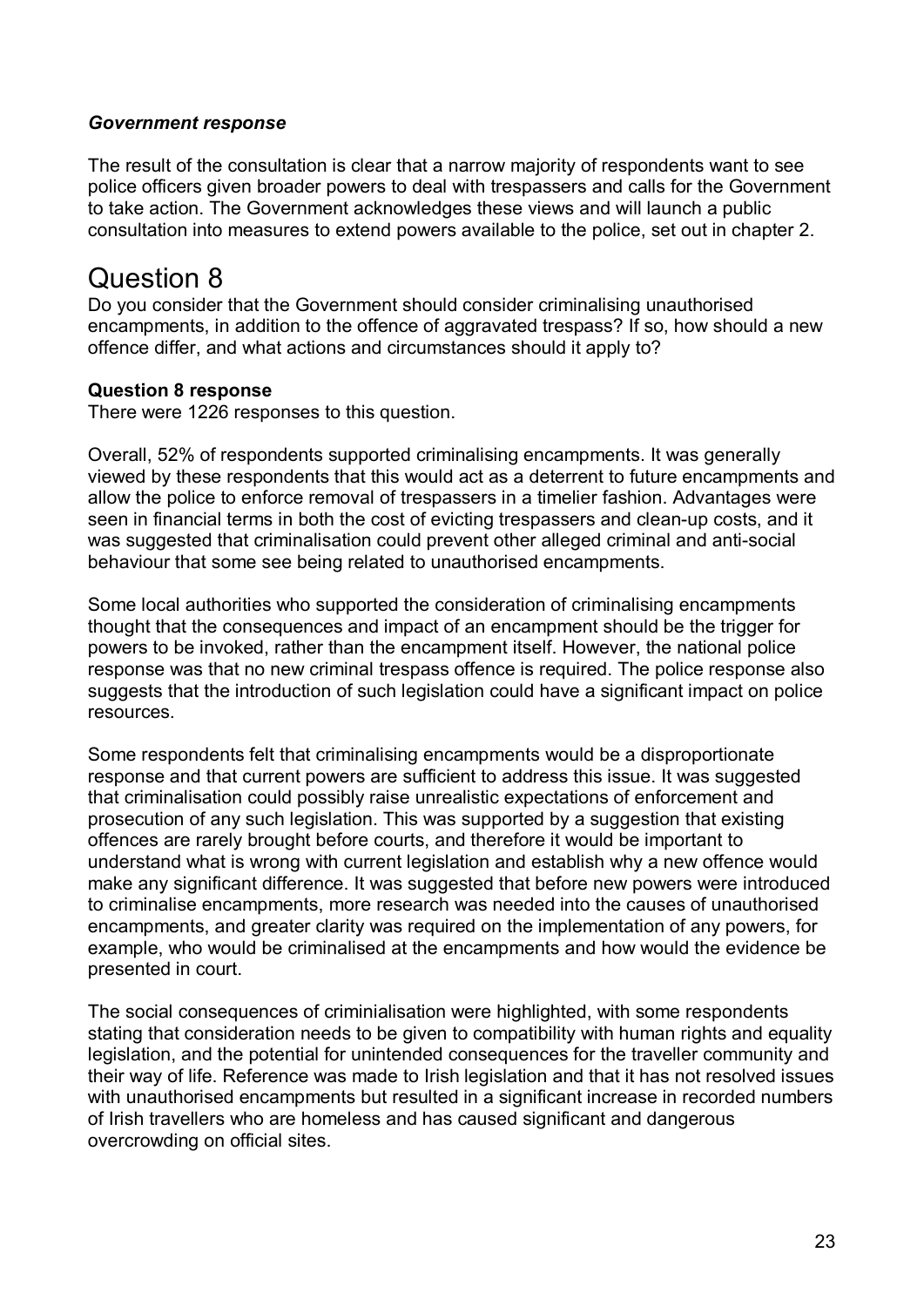### *Government response*

A narrow majority of respondents believe we should consider criminalising unauthorised encampments, as has been done in the Republic of Ireland. The Home Office will therefore conduct a review into how we can achieve this.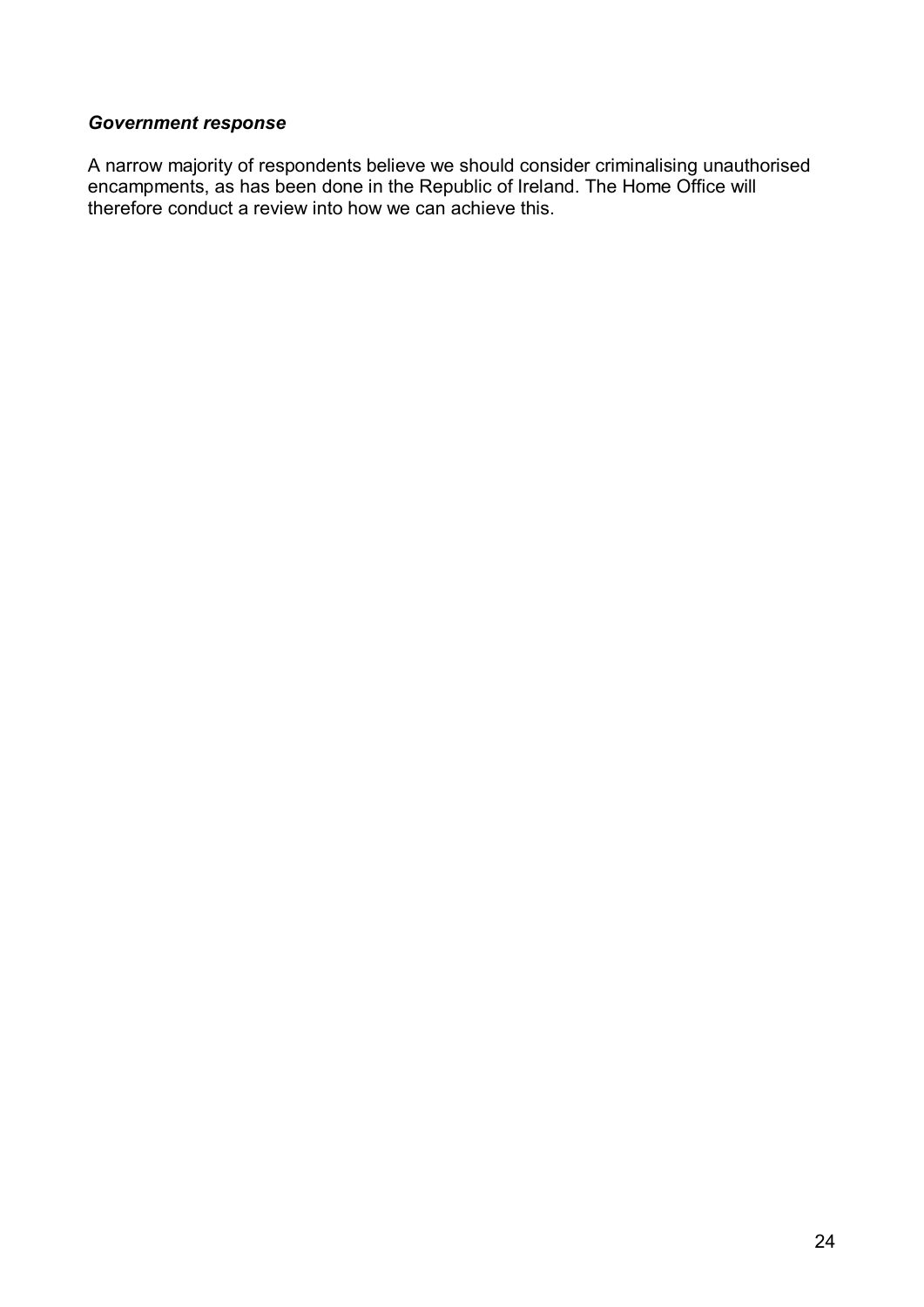# 8. Use of injunctions to protect land

# Question 9

What barriers are there to the greater use of injunctions by local authorities, where appropriate, and how might they be overcome?

## **Question 9 response**

There were 1250 responses to this open question.

The majority of respondents had no view on this issue, or were unable to say what barriers there were. The majority of those that did give views were local authorities, with cost cited as the main reason, with the suggestion that a successor to the now-defunct Planning Enforcement Fund established in 2015-2016 could help. The evidential burden on authorities was cited frequently, both in terms of the high number of incursions necessary to justify an application, and the need to identify a named respondent in the application. Delays in getting court hearings were cited, along with the lack of an out of hours court. Other issues included enforcement and recovery of costs, lack of an out of hours' court, and the need for a committal hearing.

In terms of possible reform to the injunction process, there was a suggestion that they be available against persons unknown (unnamed individuals) and that the power be given to a magistrate to issue a temporary injunction was put forward.

## *Government response*

The Government is mindful that the consultation responses indicate that some of the barriers to greater use of injunctions are cost and the need to justify applications. Injunctions are an equitable remedy and the Court will need to be persuaded of the need and grounds for the application to ensure that its use is fair. These applications are often made without the knowledge of the defendant therefore the Court requires sufficient information to make an initial order and will set a return date at which the defendant will have the opportunity to present their case.

The Court already has wide discretion when granting an injunction to include persons unknown. However, it will need to be persuaded of the need and that the remedy is fair. Injunctions recently granted have also covered large areas of land and included persons unknown. In response to concerns raised about an out of hours service, this already exists in the High Court (and county court) to consider urgent business. Officials will examine the guidance available to assist claimants with the process and clarify the level of information required.

As set out in chapter 2, the Government will make funding available to local authorities to support planning enforcement through the next round of the Planning Delivery Fund, helping them deal with unauthorised development. The Government will publish details of the fund and how to bid shortly.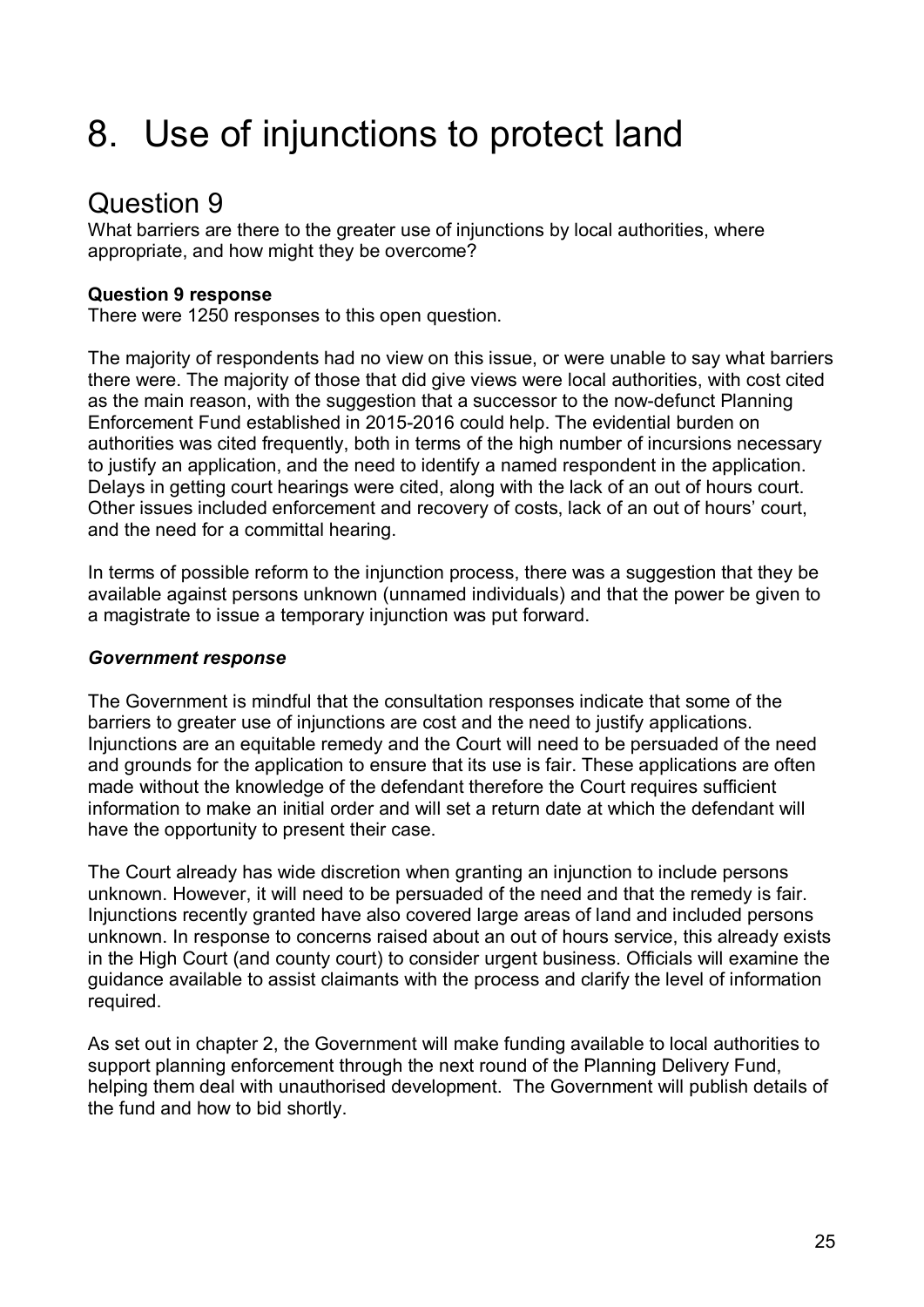# 9. Joint-working between local authorities, communities and the police

# Question 10

Do you have any suggestions or examples of how local authorities, the police, the courts and communities can work together more successfully to improve community relations and address issues raised by unauthorised encampments?

## **Question 10 response**

There were 1272 responses to this open question.

Many respondents felt that better communication was key to a speedier resolution to unauthorised encampments. A considerable number of respondents also called for better transit site provision, instant removal and 24h enforcement, the introduction of harsh punishments (spot fines, seizure of vehicles), the installation of preventative measures (bollards, fences) and better enforcement of existing legislation, for example through greater police presence.

Predominantly, local authorities commented on the importance of good communication across agencies, and the importance of having specialist officers ready to deal with unauthorised encampments. Other organisations, such as businesses, sports clubs and NGOs, supported this view and emphasised the need for a clear plan of action, that involves all agencies (including local traveller organisations), which is streamlined and can be implemented swiftly. Best practice guidance, transit sites to which travellers are directed and a specific taskforce to deal with unauthorised encampments were also suggested.

Private landowners and members of the public favoured more enforcement, and the adoption of a more enforcement-led approach by the authorities. Some comments focused on the need to ensure treatment of all communities is fair, and suggested that travellers should be required to use authorised sites and to pay rent. Views from the public conveyed frustration due to the perception that different rules apply to another section of the community, including the granting of retrospective planning applications. Many offered balanced views, showing tolerance for different ways of life, but commented that criminal behaviours should not be tolerated.

### *Government response*

The Government recognises the importance of local authorities, the police, the courts and communities working together to improve community relations and address issues raised by unauthorised encampments. These responses have also informed our response to Questions 17 and 18 on guidance.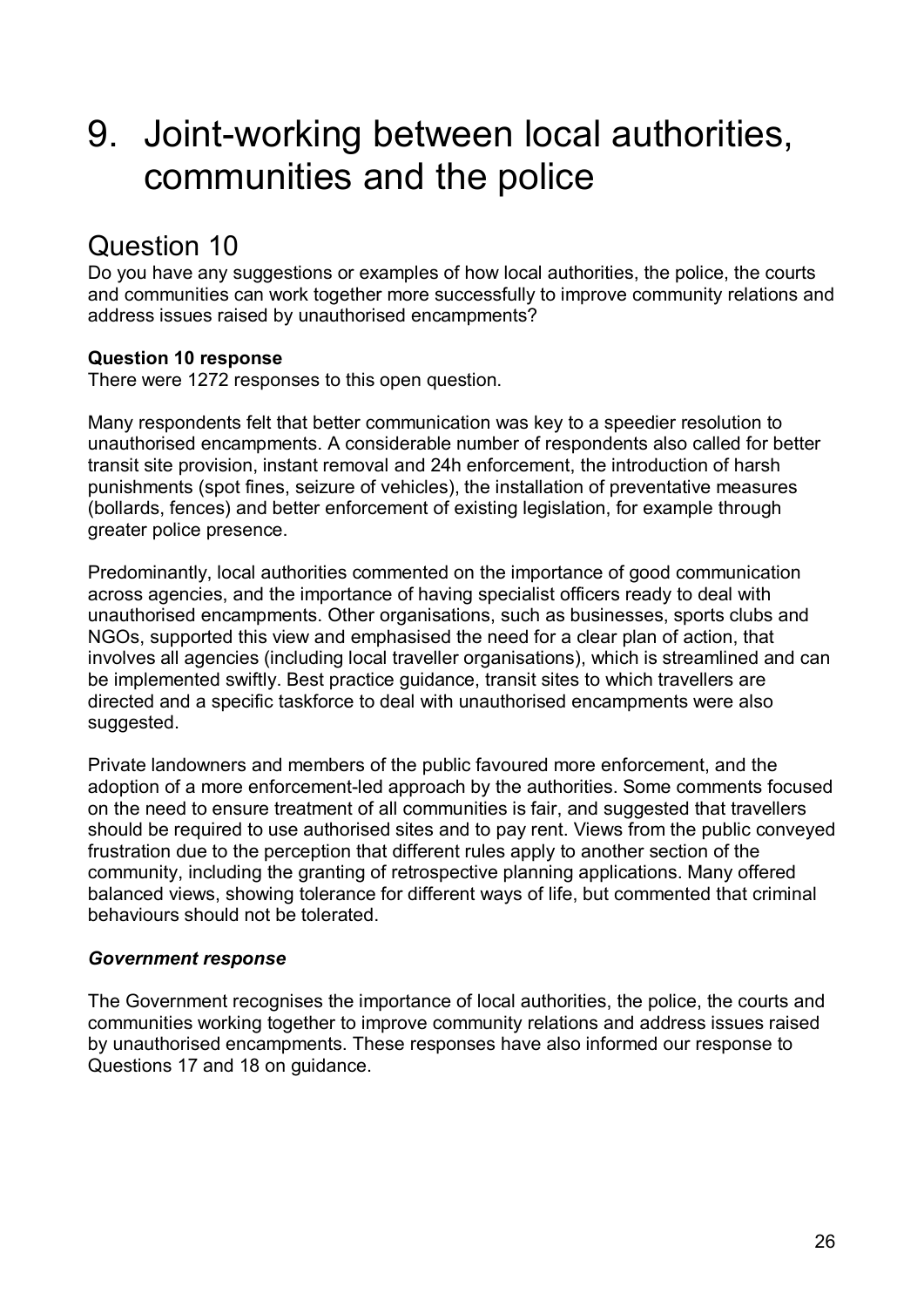# 10.Court Processes

# Question 11

Are there ways in which court processes might be modified in a proportionate way to ensure unauthorised encampments can be addressed more quickly?

## **Question 11 response**

There were 1205 responses to this question.

The majority of responses suggested that the process should be faster. Applications being determined on the papers, and better use of e-working and digital technology were also suggested as solutions to delays. An out of hours' process was recommended, despite it being available already in the County and High Courts. Weekend court closures and weekend days not counting towards service time scales were also cited as problems.

### *Government response*

The Government recognises that there are concerns about perceived delays with court processes. It has welcomed that respondents see digitisation and new ways of working as providing solutions in some instances. The Government is in the process of modernising the courts and tribunals system to make it more straightforward, accessible and efficient for all. An ambitious £1billion reform programme is underway, which is designed to improve the system between now and 2022.

The timeliness of possession cases in the county courts (the court process by which possession of either property or land is regained) has been examined and has indicated that the process is generally effective, timely and adheres to the guidance set out in the Civil Procedure Rules.

However, Her Majesty's Courts and Tribunal Service's (HMCTS) reform programme includes a project examining possession which will consider how operational processes can be improved to deliver greater efficiencies and further improve timeliness.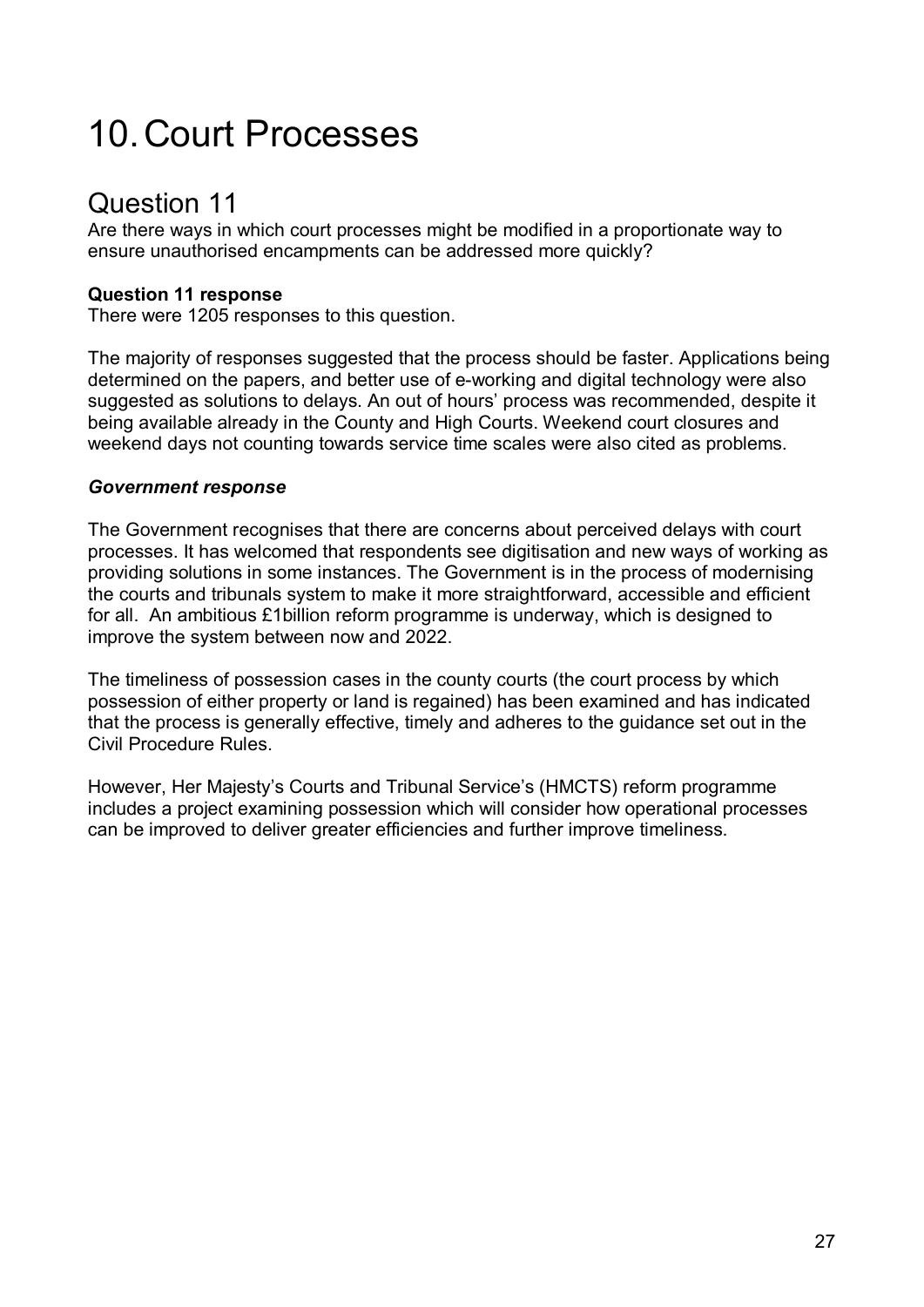# 11.Interim possession orders

# Question 12

In your view, what would the advantages and disadvantages be of extending the IPO process to open land?

## **Question 12 response**

There were 998 responses to this question.

Most respondents to this question were local authorities, who suggested that it may be an advantage to extend the IPO process to open land as it was seen as a speedy process, although it was also raised that the issue of enforcement would be difficult given police resources. Some noted that the current criminal sanctions can achieve the same outcomes. Police bodies were opposed on the basis of resource issues - as were the Equality Commission and The General Council of the Bar, who highlighted the lengthy court process, and the need for police resources as well as the fact that this procedure could in effect criminalise people for making a temporary stop, exacerbated by the lack of authorised stopping places.

### *Government response*

Few respondents understood the IPO process especially the need to return to court for a final order. Therefore, there appears to be no evidence that extending IPOs to land would necessarily provide the solution required and in the short term, may result in shifting the problem from one area to the next. The Government is also mindful when considering its response, that consideration must also be given to traveller's rights under Articles 8 and 14 of the ECHR and under the Equality Act.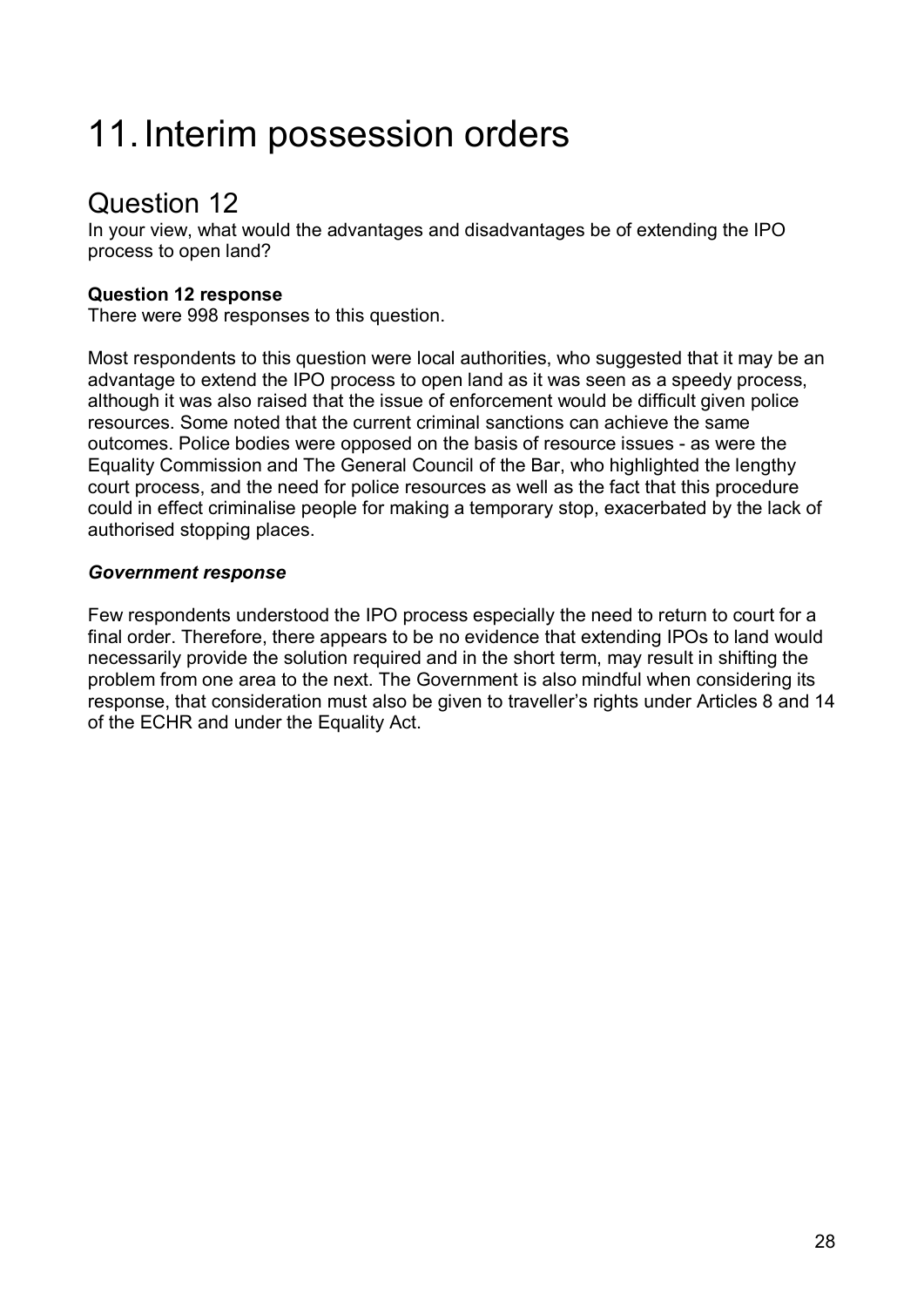# 12.Powers for dealing with unauthorised development

# Question 13

Are you aware of any specific barriers which prevent the effective use of current planning enforcement powers?

## **Question 13 response**

There were 1037 responses to this question.

Process delays, particularly for appeals, and a lack of resources (both in local authorities and the Planning Inspectorate) were the issues most commonly cited by local authorities as potentially preventing effective use of enforcement powers. It was not only local authority respondents who raised this issue, however: it was also highlighted by the Royal Town Planning Institute, the Country Land and Business Association, the National Association of Local Councils and by a significant number of individual members of the public. Several of those who pointed to a lack of resources in the Planning Inspectorate stated that this contributes to delays in processing appeals, which in turn acts as a disincentive to local authorities taking enforcement action.

Other issues raised included difficulties gathering sufficient evidence to pursue enforcement action; the suggestion that penalties are not strong enough to provide an effective deterrent; and concerns about satisfying human rights obligations. The Equality and Human Rights Commission were concerned that an applicant's right to have their planning application, and if necessary any appeal, determined fairly should not be seen as a 'barrier'.

Traveller groups felt that current powers are sufficient, and that the focus should be on the provision of sites. As noted above, among the responses from the wider public, many raised resourcing in local authorities as an issue that could hinder effective enforcement. However, a significant number also suggested that local authorities may lack the necessary will to act, and that a change of mindset and a more proactive, forceful approach was required. Some respondents felt that there was a perception that local authorities do not act out of fear of legal challenge or of being accused of acting discriminatorily, and that travellers have different rights to the settled community.

### *Government response*

See the combined response under Question 14 below.

# Question 14

If you are aware of any specific barriers to effective enforcement, are there any resourcing or administrative arrangements that can help overcome them?

### **Question 14 response**

There were 860 responses to this open question.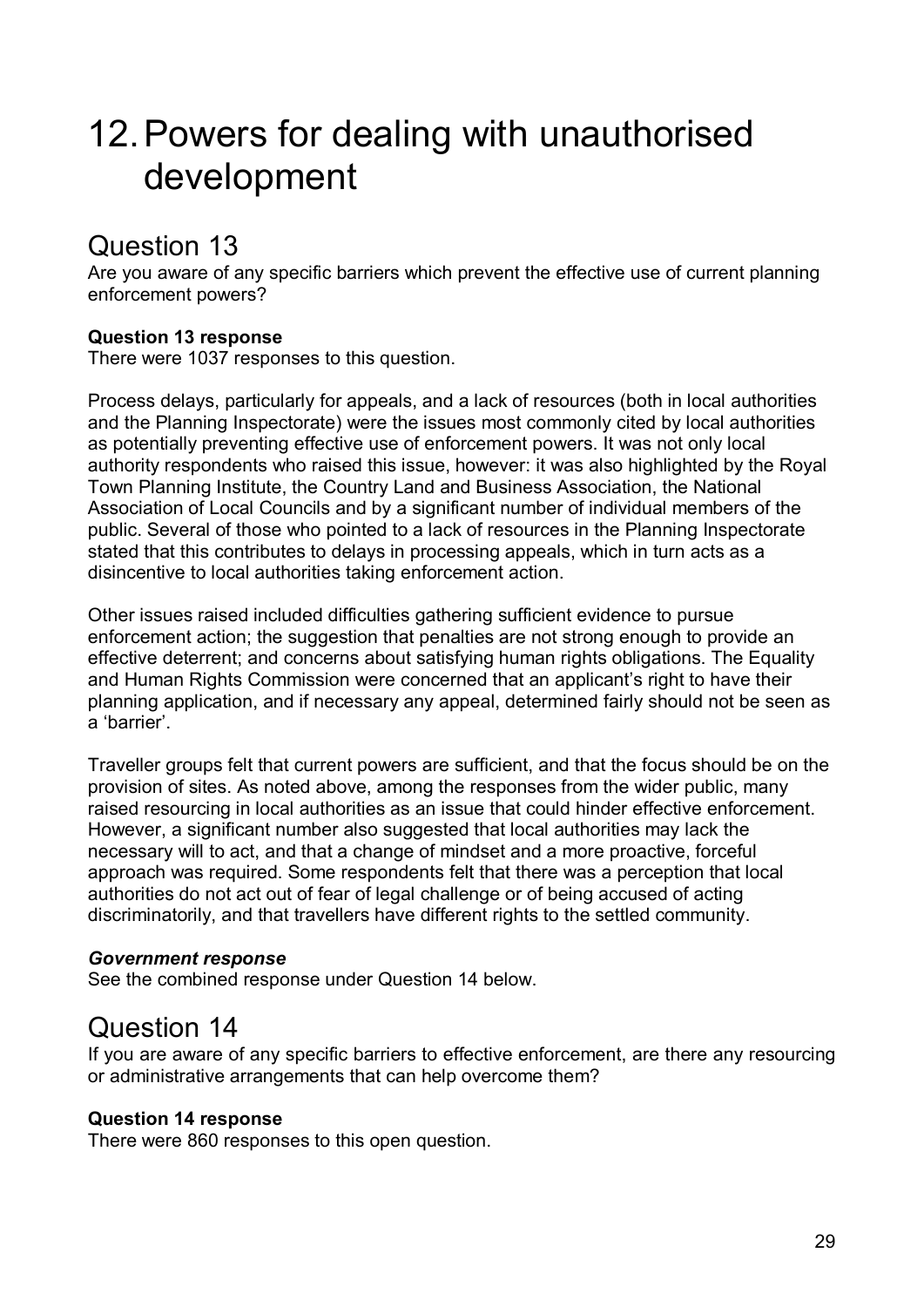The most common proposal for overcoming barriers to enforcement was to increase local authority resources – for planning enforcement officers, for legal support and out of hours services. More resources, more Inspectors and administrative improvements in the Planning Inspectorate was another recurring proposal. Increasing police resources was also flagged. The Royal Town Planning Institute noted that local authorities should have an up-to-date enforcement plan. A number of suggestions for improving the enforcement appeals process were also received (see response to Question 16).

### *Government response (Questions 13-14)*

The Government believes the range of current planning enforcement powers available to local authorities, if used effectively, to be sufficient to deal with unauthorised development and reducing the risk of it occurring, and no new statutory planning enforcement powers are required. However, we recognise that resourcing, training and skills are a particular concern in relation to planning enforcement. The Planning Delivery Fund has in the past been used to support skills and capacity issues within local authorities' planning departments. As announced in chapter 2, the Government will make funding available to local authorities to support planning enforcement through the next round of the Planning Delivery Fund, helping them deal with unauthorised development. The Government will publish details of the fund and how to bid shortly.

We also recognise the concerns expressed about the time it takes for appeals to be processed, and the impact that delays can have on the effectiveness of enforcement action. A key priority of the Planning Inspectorate is to improve timeliness in dealing with planning appeals. To support this ambition the Inspectorate has recently recruited additional planning inspectors.

# Question 15

Are you aware of any specific barriers which prevent the effective use of temporary stop notices? If so, do you have a view on how these barriers can be overcome?

## **Question 15 response**

There were 863 responses to this question.

Local authorities who responded to the consultation generally thought temporary stop notices were useful and effective. Nevertheless, some barriers to their use were highlighted. These included the compensation risk, the duration of the notices, and the lack of deterrent provided by the penalties available for non-compliance. Possible solutions proposed by local authorities included introducing harsher penalties for non-compliance and the ability to extend the stopping period. The Royal Town Planning Institute suggested that better training and awareness was needed for local authorities to be able to issue temporary stop notices on unauthorised caravans. A small number of respondents indicated that human rights legislation acted as a barrier.

### *Government response*

The Government welcomes the responses received. Temporary stop notices require that a specified activity which constitutes a breach of planning control should stop immediately. They are a powerful tool which allow local authorities to act swiftly to tackle unauthorised development. Unlike a stop notice, a temporary stop notice can be served in advance of an enforcement notice and its effect is immediate. It is already an offence to contravene a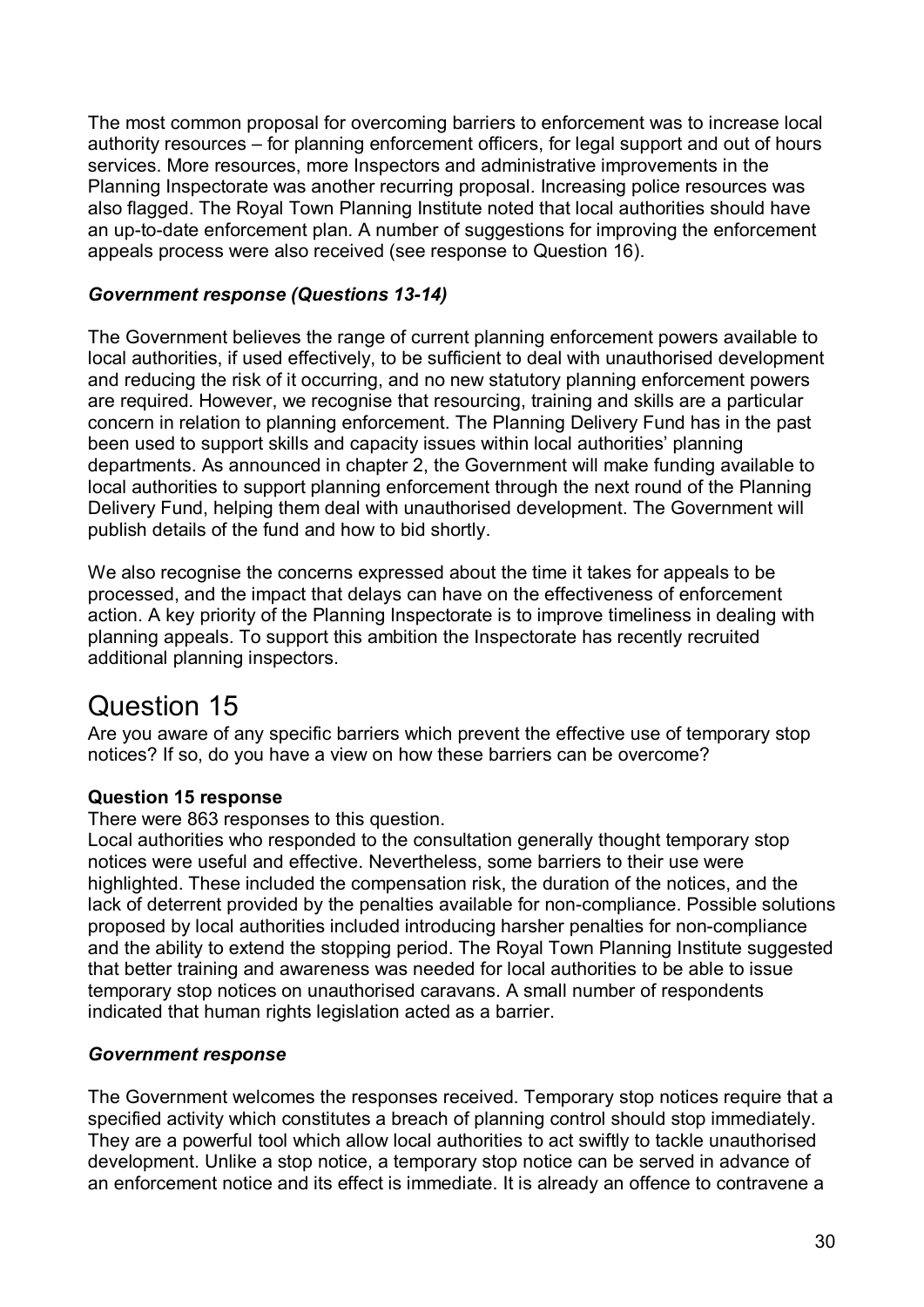notice and a person found guilty is liable on conviction to an unlimited fine. This penalty is considered to provide a strong deterrent against non-compliance. The 28 day period which temporary stop notices are effective for is set out in primary legislation (section 171E of the Town and Country Planning Act 1990.) We are minded to extend this temporary stopping period when a suitable parliamentary opportunity arises. In the meantime, we will engage further with local planning authorities and other stakeholders about how far the stopping period can be reasonably extended given this enforcement mechanism is designed to be a temporary measure.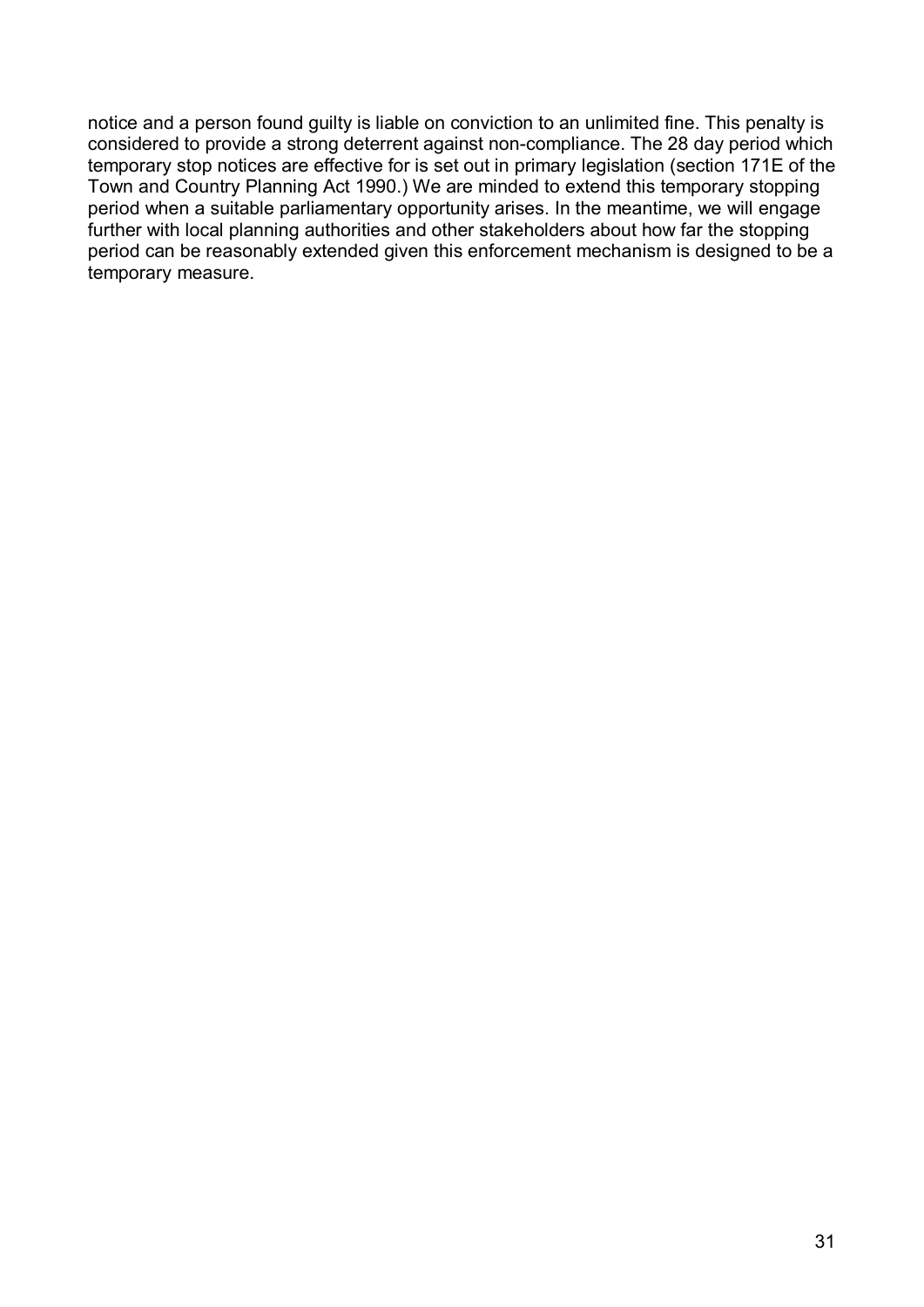# 13.Improving the efficiency of enforcement notice appeals

# Question 16

How do you think the existing enforcement notice appeals process can be improved or streamlined?

## **Question 16 response**

There were 961 responses to this open question.

A number of proposals for improving or streamlining the enforcement notice appeal process were put forward by respondents. The proposals most frequently cited was to increase PINS resources and/or give greater priority to enforcement appeals. Some respondents noted that the harm caused by enforcement appeal delays is heightened because the effects of a breach of planning control persist during the course of the appeal. The Royal Town Planning Institute pointed out that performance on enforcement appeals was particularly poor. Several respondents suggested introducing specific time limits for the appeal process or for key milestones (e.g. validating appeals or issuing start date letters). Another proposal was to make more extensive use of written representations rather than inquiries or hearings. It was suggested that certain types of enforcement appeal could be expedited. However, some respondents, including the General Council of the Bar of England and Wales and the Royal Town Planning Institute, pointed out that any proposals would need to apply universally rather than applying only to particular types of case.

The Equality and Human Rights Commission want to see an increase in resources available to PINS, and caution that streamlining the process may prevent appellants being able to prepare/present case – particularly when there are issues with travellers and rates of literacy.

Traveller groups stated streamlining is not necessary and could cause discrimination and further strain relations between the settled and travelling community. It was proposed that the focus should be on providing sites. Some of the responses from the wider public suggest the process should be quicker and a higher priority, with out of hours service; that there should be no right of appeal for unauthorised development, and many commented in support of further criminalising trespass.

### *Government response*

As noted in the response to Questions 13 and 14, we recognise the concerns expressed about the time it takes for appeals to be processed, and the impact that delays can have on the effectiveness of enforcement action. The Planning Inspectorate has recently recruitment additional planning inspectors.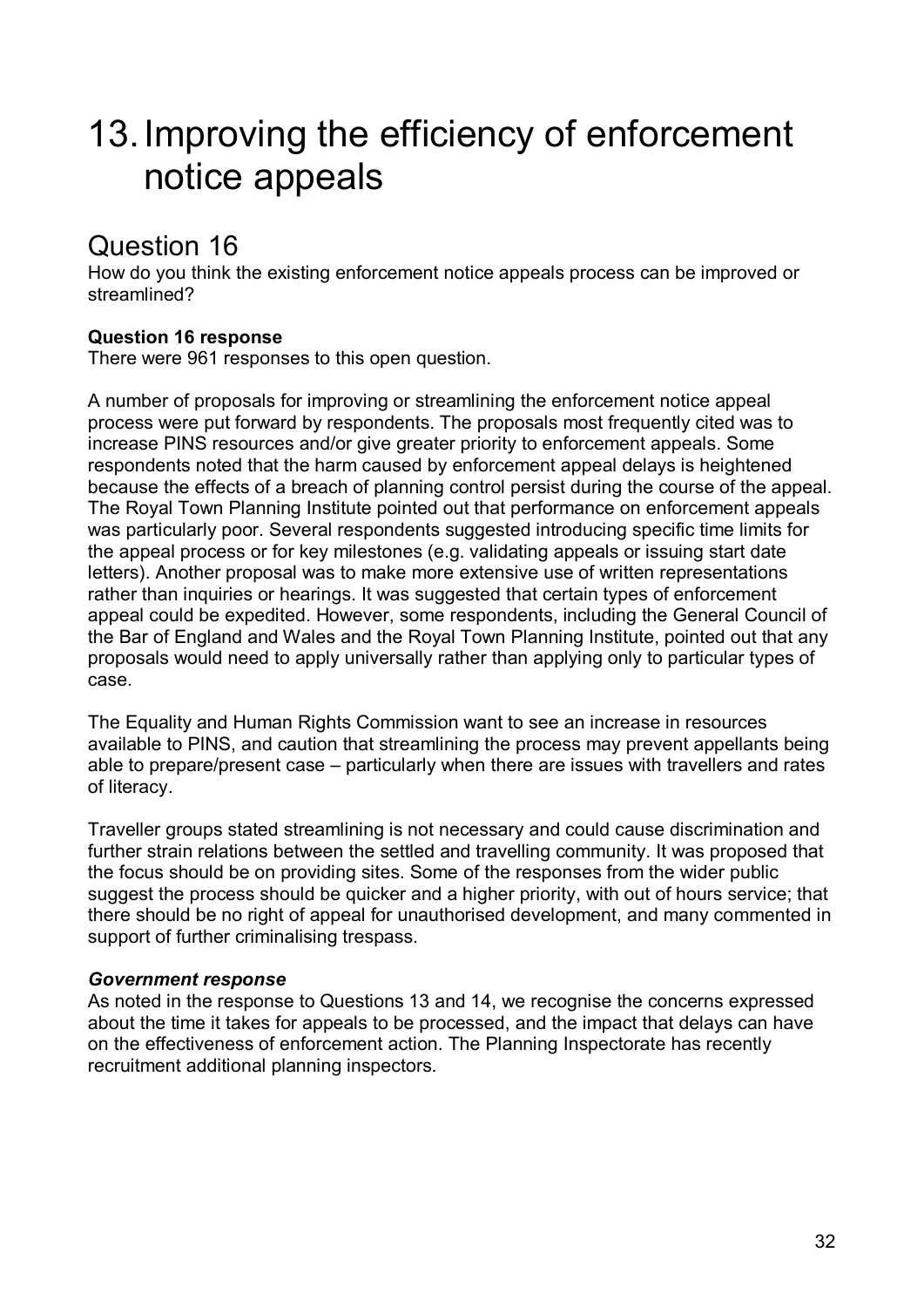# 14.Government Guidance

# Question 17

How can Government make existing guidance more effective in informing and changing behaviour?

## **Question 17 response**

There were 939 responses to this open question.

Many respondents suggested that guidance should be clearer. It was also commonly considered that guidance should be backed up with robust enforcement and better communication across agencies. Many felt the approach to tackling the issue was not uniform throughout the country, with some areas taking action faster and more effectively than others.

Organisational responses across all sectors predominantly called for improved guidance that provides clear indication of the action the organisation is expected to take. The use of case studies and explanations as to what action to take and when to involve the police would be particularly beneficial. It was felt that current guidance simply lists existing powers with little advice to apply in real-case scenarios. Separately, it was felt that the definition of 'traveller' in the Planning Policy for Traveller Sites could be better explained. Better communication between different communities, underpinned by better education and awareness is also seen as beneficial in the future. Some local authorities consider the Government could help promote integration and understanding of other cultures.

Some members of the public felt that guidance is inherently ineffective, and that further legislation and enforcement is needed. Some also asked that the provision of transit sites is made a statutory requirement to ensure police powers are used fully. Travelling communities called for guidance to be developed in collaboration with them.

## *Government response*

The Government recognises that the 2015 *Dealing with Unauthorised Developments and Encampments* guidance provides a list of powers available to local authorities, the police and others, but offers little practical advice on how to react to an unauthorised encampment.

To enable local authorities to learn from those managing unauthorised encampments effectively, we will provide new good practice guidance to support local authorities' use of already existing powers to deal with unauthorised encampments. We want to ensure that local authorities use the powers available to full effect and draw on good practice available across the country at county and district level. We will use case studies and examples from effective local areas to bring clarity and promote consistency. We will also seek to include ways in which public bodies can more effectively work with the travelling and wider communities on welfare issues, and roles and responsibilities to move unauthorised encampments on efficiently and successfully. In developing this guidance, we will ensure that the voice of the travelling community is heard.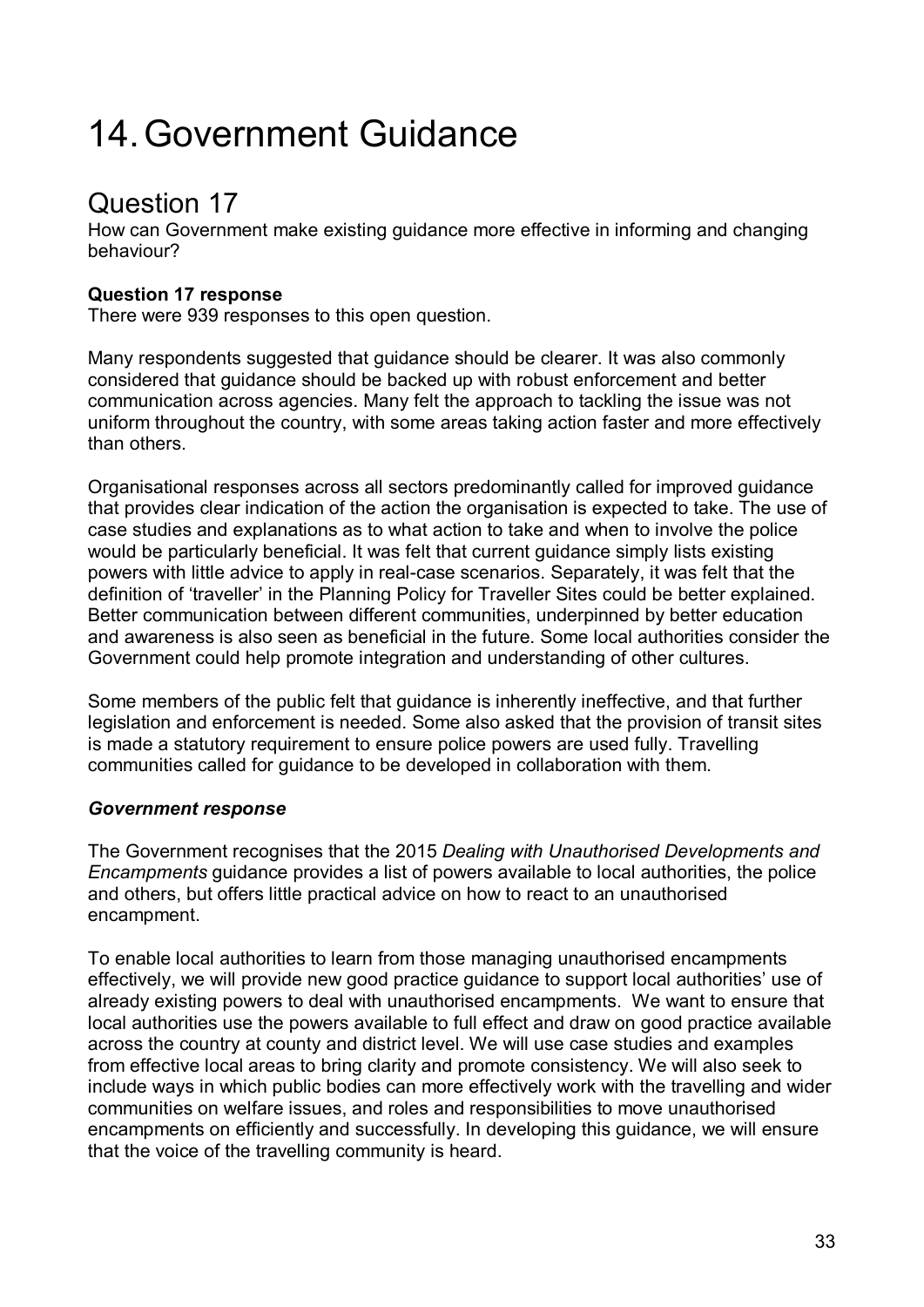# Question 18

If future guidance was issued as statutory guidance, would this help in taking action against unauthorised development and encampments?

### **Question 18 response**

There were 959 responses to this question.

Local authorities did not have a common view. Many commented that their approach to unauthorised encampments was as swift as it can be, meaning additional statutory guidance would not add much; indeed, some felt that placing guidance on a statutory footing could remove local authority flexibility, which is essential in ensuring each encampment is dealt with on its own merit. The police also emphasised the need for discretion to be retained. However, other local authorities felt that statutory guidance could be effective in increasing consistency of practice across the country, due to the additional 'weight' of statutory status.

Other organisations broadly welcomed the proposal, arguing it could ensure fairness in the way unauthorised encampments would be addressed, both for travellers and settled populations.

### *Government response*

It is important that we ensure that guidance, whether statutory or non-statutory, causes behaviour changes, increases consistency, and drives better outcomes for both the travelling and settled communities. For this reason, we will initially publish non-statutory guidance, which we will develop in consultation with local authorities and the travelling community. Once published, we will support this with a national forum for local authorities to share best practice and enable Government to promulgate the key messages within the guidance.

We will in due course create a power to place this guidance on a statutory footing.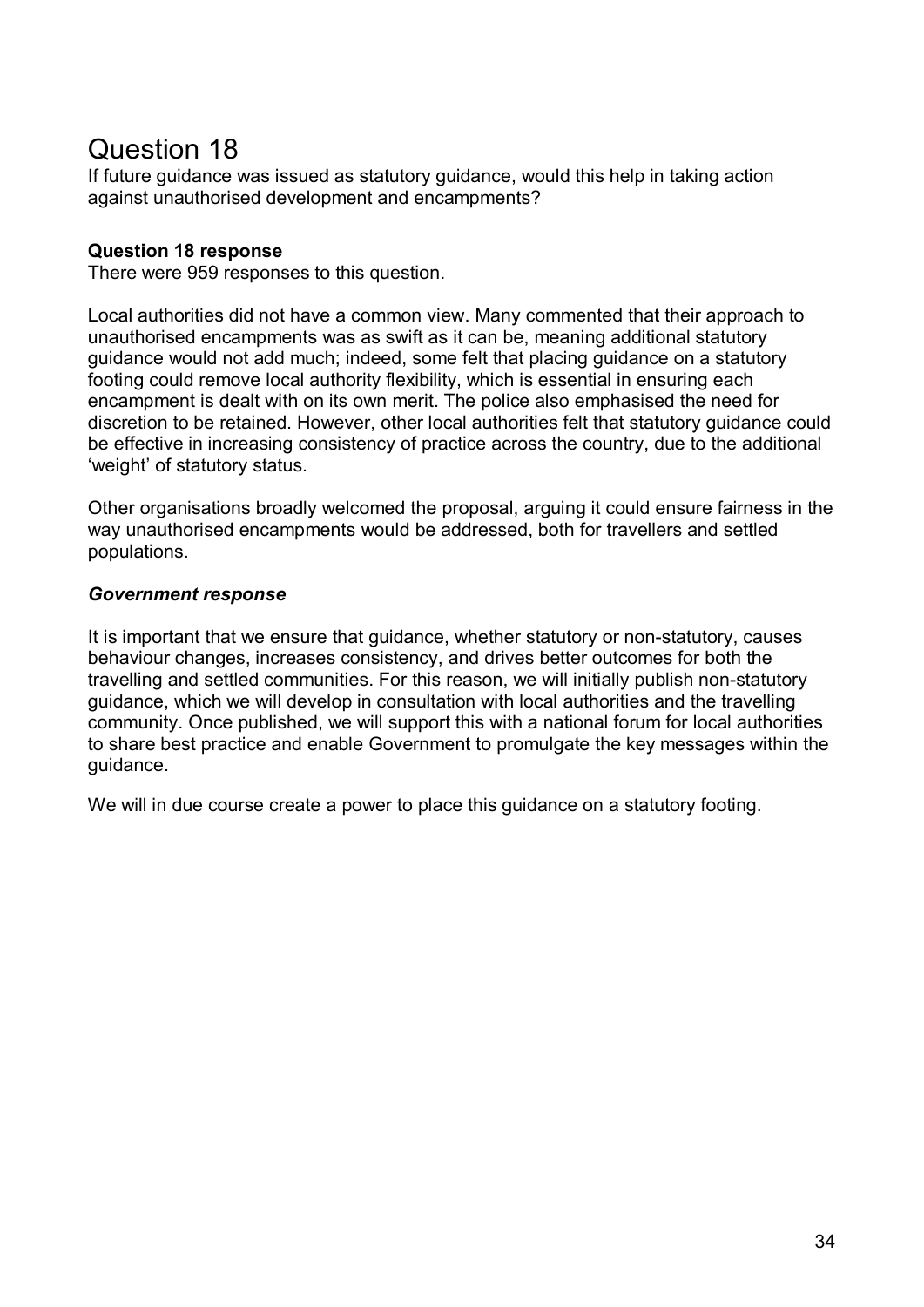# 15.Planning and traveller site provision

# Question 19

Are there any specific barriers to the provision of more authorised permanent and transit sites? If so, is there any action that the Government could take to help overcome those barriers?

## **Question 19 response**

There were 1030 responses to this question.

Local authority responses highlighted that barriers include opposition from local people, and spatial barriers including a lack of suitable, deliverable, developable land; value and affordability of land; landowners unwilling for sites to become pitches; competing land uses including other forms of residential development and infrastructure; green belt; lack of interest by housing associations in delivering sites; difficulty finding sites in constrained urban areas; and the existing lack of permanent sites means transit sites are used permanently.

The most frequent suggestion from local authorities for overcoming these barriers was the need for additional resources. Comments included that funding was needed to purchase sites; the need for associated infrastructure; and that the Government should reintroduce a specific funding pot for accommodation for travellers.

The next most reported action was for legislative and policy change, and guidance. Issues raised included reinstatement of the duty to provide permanent and transit sites, with sufficient funding; the need to revise the Planning Policy for Traveller Sites and its definition of travellers; ensuring traveller provision is covered in local plans; policy reform to make it easier to approve temporary sites. A range of new and improved guidance was requested, relating to need assessments for sites, expertise on traveller accommodation and how pitches can be integrated with neighbouring land uses, and co-operation with other authorities.

Traveller representatives also commented that the biggest barrier to site provision is local opposition, including opposition from council members and MPs. In addition is the underresourcing of local authorities, under-estimation of need, and lack of up-to-date local plans with traveller site provision. Other barriers identified included competing land uses, developers unwilling to provide sites, and land prices.

In terms of actions, the most common suggestion from traveller representatives was for changes to the planning framework to clarify how travellers would satisfy the Planning Policy for Traveller Sites definition, for more local authorities to work together, and for central government to be more prescriptive on the need for local plans to address the issue. Some responses cited the need to change the wider perception of travellers, with public awareness and education programmes needed to dispel prejudice and discrimination.

Responses from the wider public continued the theme that local opposition is the biggest barrier to site provision, along with reports of anti-social and criminal behaviour by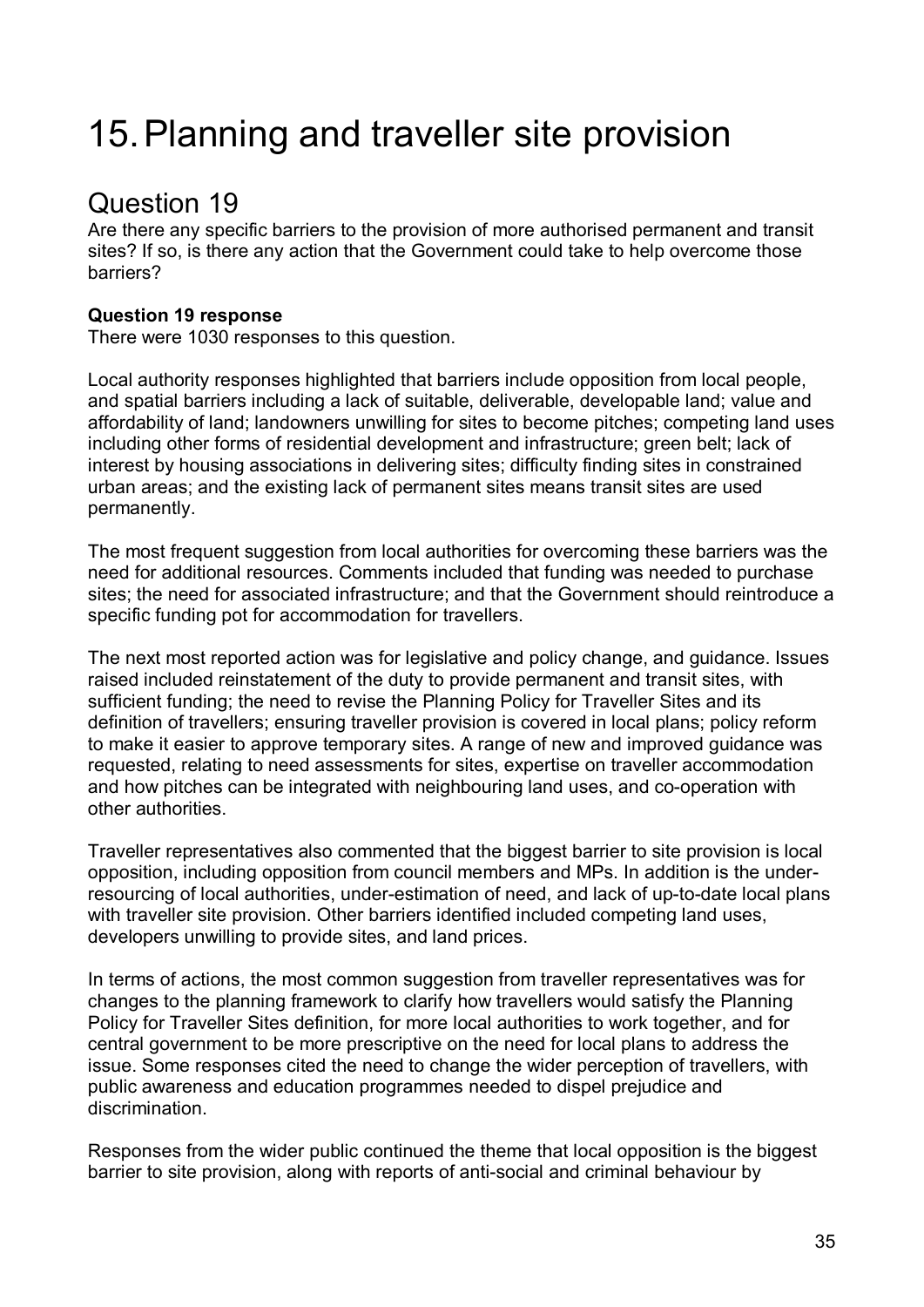travellers. A wider range of barriers were cited including high land values and competing land needs; the perceived need for traveller sites to be located away from other residential uses; and other constraints such as Green Belt land. Also identified was the failure of local authorities to provide sites, including the reluctance of councillors to grant planning permission; a lack of experience in running sites; and preference by authorities to not provide sites and instead continue to deal with unauthorised encampments.

Proposed solutions included the re-introduction of the statutory duty to provide sites, including on brownfield land, and greater use of CPO. A number of responses highlighted the link between providing more sites and addressing the issue of unauthorised encampments. Private sector respondents also highlighted that the biggest barrier to site provision was local opposition. In terms of taking action, the most frequent point raised was the need for provision of more sites, and the re-introduction of the duty to provide sites, as well as the need for better understanding of travellers' requirements.

#### **Government response**

In relation to the definition of travellers within the Planning Policy for Traveller Sites, the revised National Planning Policy Framework confirms the longstanding Government policy that travellers that do not meet the definition should have their housing needs assessed under the Framework, as previously clarified in the Written Ministerial Statement of 22 July 2015.

The Government recognises the need for transit sites to be available in order for the powers of local authorities and the police to be fully utilised in responding to unauthorised encampments. In a Written Ministerial Statement published alongside this document, the Government has reminded local authorities of the importance of planning for transit sites as part of their assessment of need and provision of traveller sites in their local plan, as well as joint-working between local authorities, under the policy requirements of the Planning Policy for Traveller Sites.

As part of the Ministry for Housing, Community and Local Government's work to ensure that data available in plans becomes genuinely publicly available to assist community understanding, the Government will consider making information on permanent and temporary sites in plans freely available in open data format so that the authorities have a single clear source of data on the availability of such sites. This will help establish which local authorities have an up-to-date plan for travellers in place and are meeting national policy requirements. The Government will also consider writing to those authorities that do not have an up-to-date plan for travellers in place, to expedite the requirements of national policy, and highlight examples of good practice.

The Government response to the National Planning Policy Framework confirmed that we would consider whether any changes may be required to the Planning Policy for Traveller Sites, in addition to considering responses to this consultation. We will therefore make a number of technical changes to the Planning Policy for Traveller Sites to bring it up to date with the revised Framework, as well as finalising the 2016 draft guidance on assessing housing need including for those residing in caravans.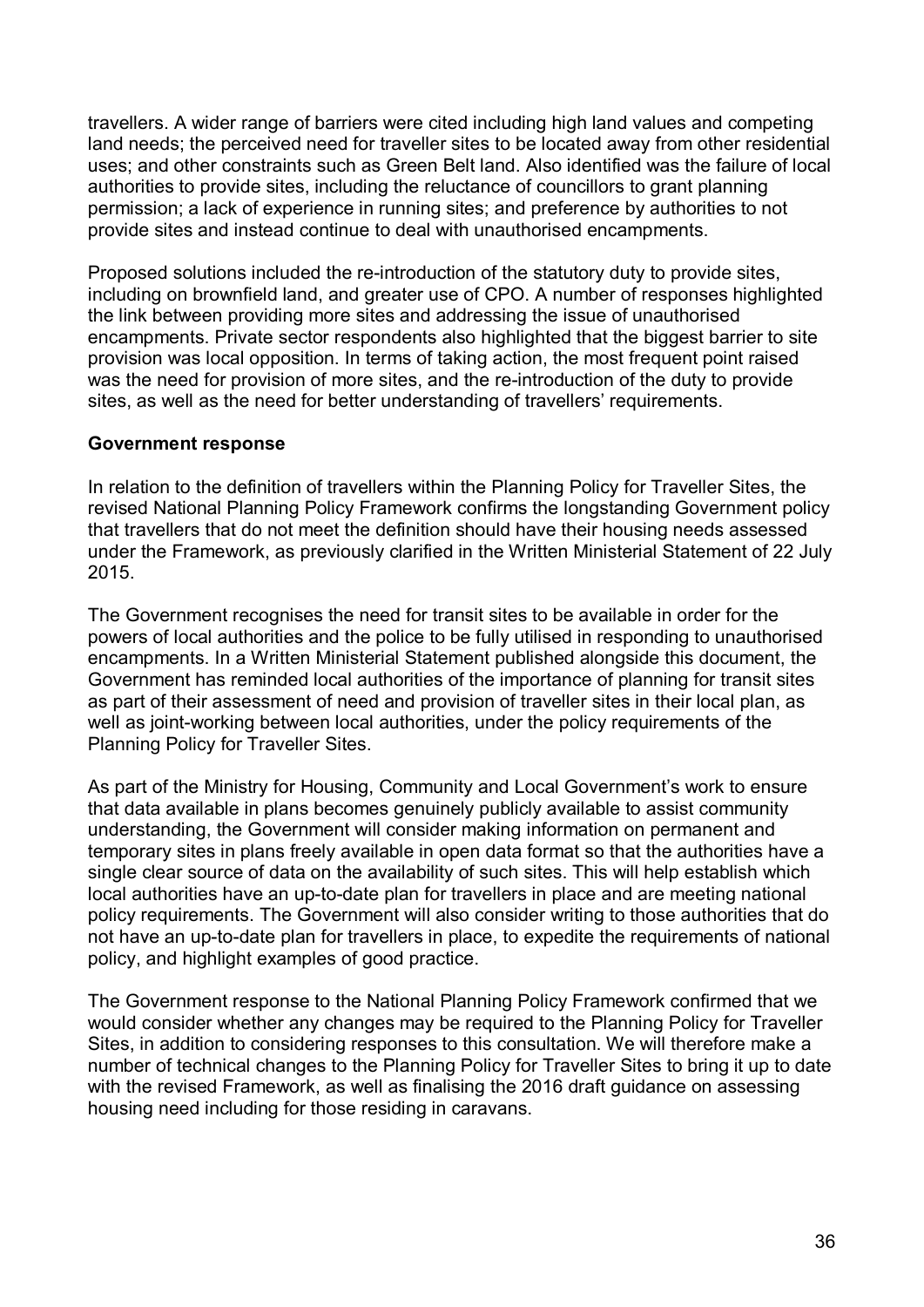# 16.Impacts on the travelling community

# Question 20

What impact would extending local authority, police or land owner powers have on children and families and other groups with protected characteristics that public authorities must, in the exercise of its functions, have due regard to under their Public Sector Equality Duty?

### **Question 20 response**

There were 963 responses to this open question.

In general, it was felt that the extension of powers could have a potentially detrimental impact on Gypsy, Roma and Traveller groups as the ethnic groups most affected by the change. However, adequate counter-measures, like adequate site provision and appropriate welfare checks, were felt to be ways to mitigate risks.

Traveller organisations highlighted the risk of an extension of powers inadvertently criminalising an otherwise acceptable way of life. Local authorities emphasised the need for adequate welfare checks to be carried out before any eviction, and that the provision of authorised stopping places would mitigate negative impacts and would allow greater local authority oversight.

The strengthening of powers was also perceived as encouraging the use of authorised sites, thus improving community relations and furthering integration.

Many members of the public felt the impact would be positive in the long term, even if negative in the short term, and that extended powers would dissuade people from choosing a traveling lifestyle, to the benefit of children. The need to balance the right to travel with the best interests of the child came across strongly. Some commented that the strengthening of powers would facilitate integration, and help protect the vulnerable in the travelling community who feel threatened by some of the anti-social behaviour that occurs on some unauthorised encampments.

### *Government response*

The range of measures set out in this document, including reminding local authorities of their duty to ensure that appropriate sites are assessed and provided for the travelling community, good practice guidance to local authorities on dealing with unauthorised encampments, and Government's continued work to support Gypsy, Roma, and Traveller groups in communities, education and health, seek to mitigate any negative impacts of proposals to strengthen powers. These proposals may result in positive impacts on groups with protected characteristics, including greater provision of traveller sites, better understanding of the needs of the travelling community, improved community relations and increased social and health outcomes.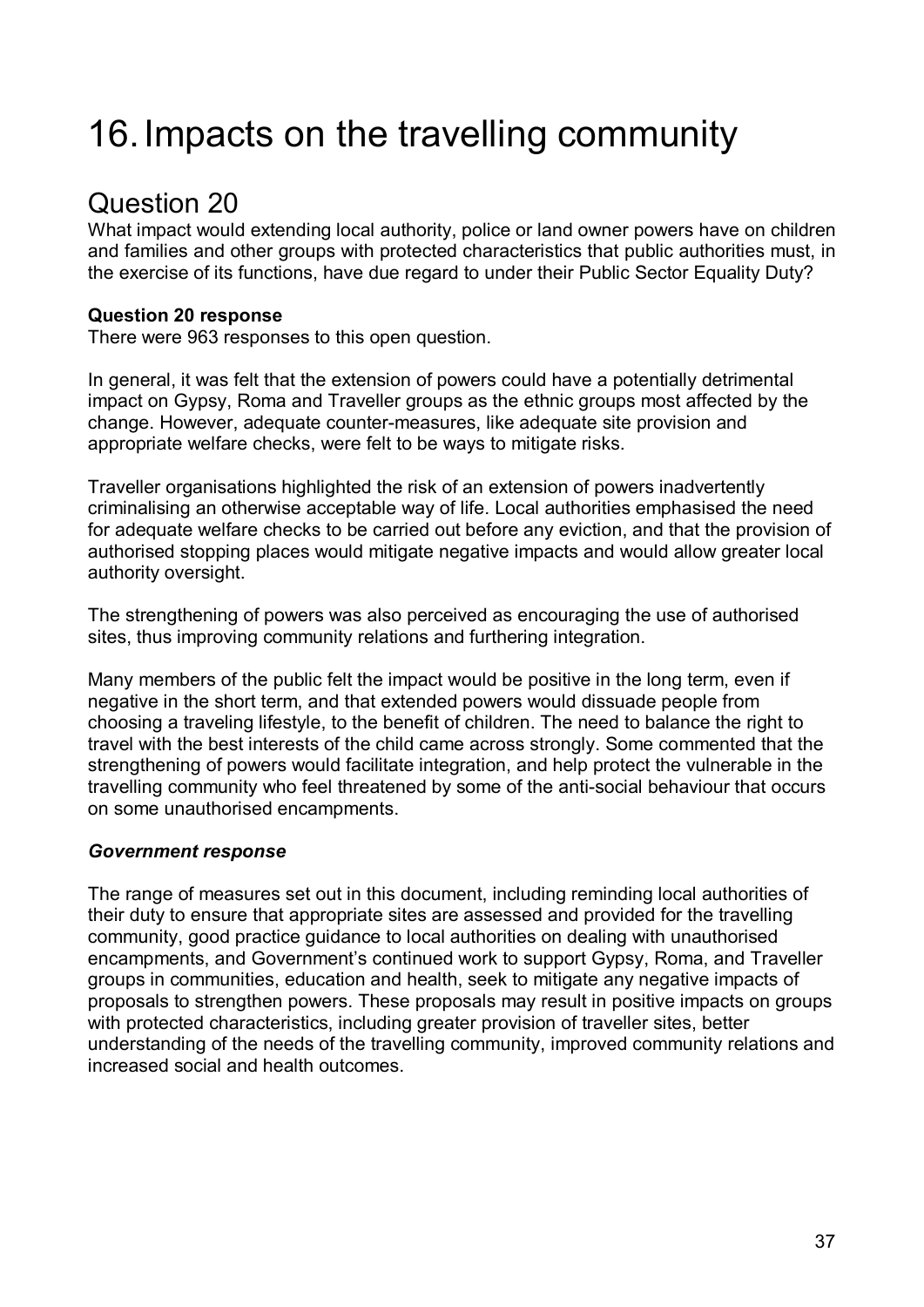# Question 21

Do you expect that extending the powers referred to above would have a positive or negative impact on the health or educational outcomes of Gypsy, Roma and Traveller communities? If so, do you have any evidence to support this view, and/or suggestions for what could be done to mitigate or prevent any negative impacts?

### **Question 21 response**

There were 969 responses to this question.

The majority of respondents felt that extending powers would have an impact on travelling communities, although the extent to which this impact would be felt, or the nature of the impact would vary from group to group.

Organisational responses emphasised the need for appropriate safeguards to be put in place to ensure that children and vulnerable adults are protected and are able to access adequate provision. A school headteacher commented that the strengthening of powers would have a negative impact on travelling children, and that schools need to appoint local sympathetic staff to liaise with travellers, and ensure traveller pupils are taken out of achievement stats reported by schools to make it easier for schools to admit them.

Traveller groups and equality bodies have emphasised the very significant risk of appearing to criminalise a way of life, thus pushing a vulnerable community that is poorly integrated even more towards the margins of society.

Some members of the public felt the strengthening of powers would have no impact, while some felt the impact would be positive, as it would promote more 'settled' lives. Others felt the impact would be negative, particularly given the historical way of life of travellers and the way the strengthening of powers would jeopardise it. The strengthening of powers, particularly in the absence of adequate site provision, could increase the feeling of alienation these communities feel, making them even more reluctant to engage with the authorities. The impact on communities could be detrimental, compounding existing poor outcomes in health and education and increasing depression and isolation.

### *Government response*

The Government has considered the importance of health and educational outcomes Gypsy, Roma and Traveller communities within the context of the proposedmeasures on unauthorised encampments, and will keep these under review. The proposals to encourage increased site provision through the planning system and advice to local authorities on joint-working would seek to mitigate any adverse impacts and aim to foster good relations. We are aware of evidence from the Race Disparity Audit showing that Gypsy, Roma and Traveller communities often face significant social disadvantages, including issues such as maintaining access to education and healthcare.

The Government has funded six projects across England in 2018 to 2019 to improve outcomes in the areas of educational attainment, health and social integration, and to reduce the community's vulnerability. In addition to this, we have funded a number of projects to benefit Roma communities through the Controlling Migration Fund, which